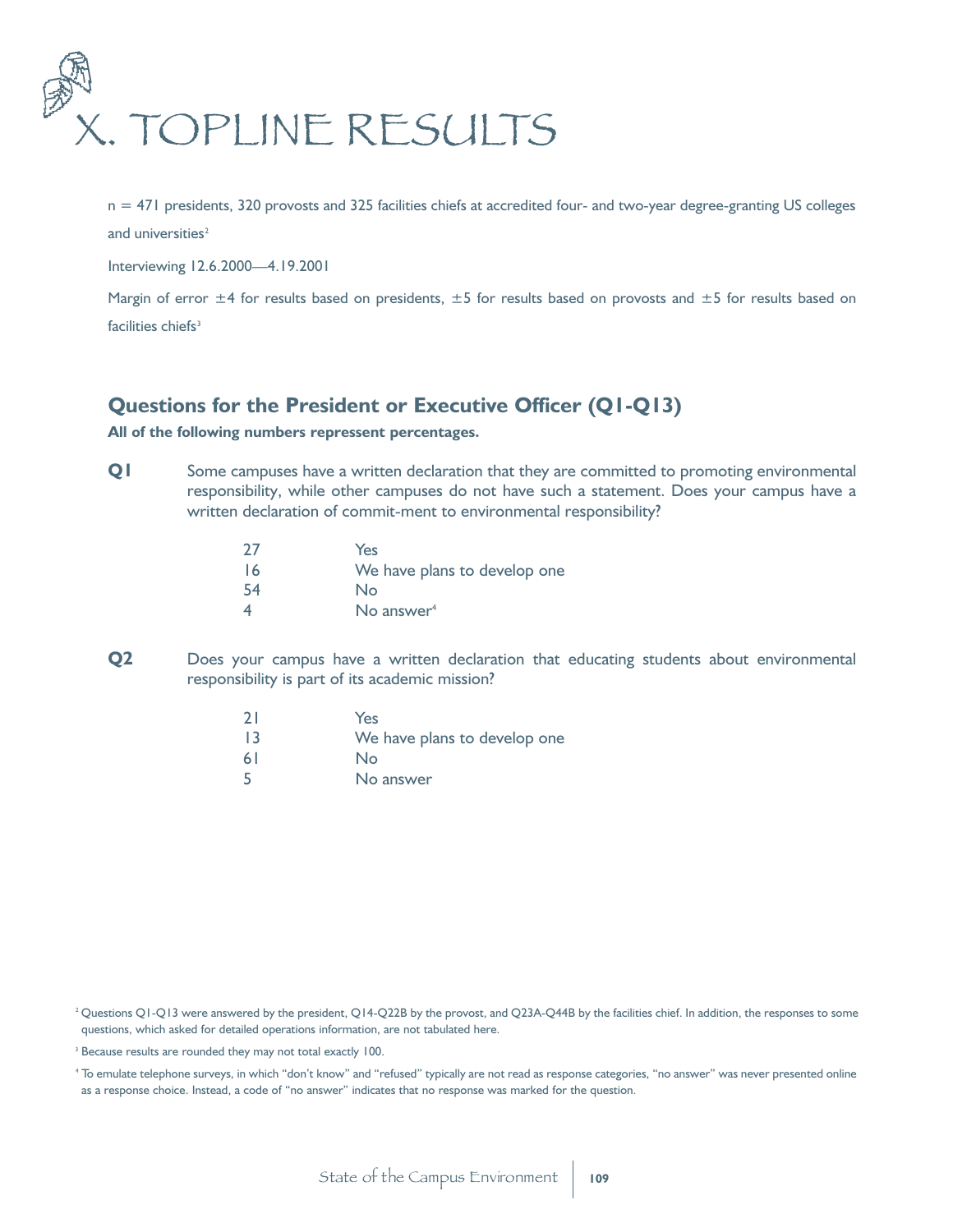**Q3A** These first questions are about goal setting. Does your campus regularly set and review goals for (Insert)?

|   | Yes, total <sup>s</sup>                              | Yes,<br>campus-wide                    | Yes,<br>in some<br>campus units                | <b>No</b> | <b>No answer</b>                                                                |  |
|---|------------------------------------------------------|----------------------------------------|------------------------------------------------|-----------|---------------------------------------------------------------------------------|--|
| a | more frequently).                                    |                                        |                                                |           | reducing solid waste and maximizing recycling (by regularly we mean annually or |  |
|   | 56                                                   | 33                                     | 24                                             | 30        | 14                                                                              |  |
| b | conserving energy                                    |                                        |                                                |           |                                                                                 |  |
|   | 64                                                   | 43                                     | 21                                             | 23        | 13                                                                              |  |
| C | conserving water                                     |                                        |                                                |           |                                                                                 |  |
|   | 4 <sup>1</sup>                                       | 23                                     | 8                                              | 48        | Н                                                                               |  |
| d | reducing pollution                                   |                                        |                                                |           |                                                                                 |  |
|   | 44                                                   | 26                                     | 18                                             | 45        | П                                                                               |  |
| e | protecting natural habitats                          |                                        |                                                |           |                                                                                 |  |
|   | 47                                                   | 25                                     | 22                                             | 40        | $\overline{13}$                                                                 |  |
| f |                                                      | purchasing environmentally sound goods |                                                |           |                                                                                 |  |
|   | 47                                                   | 23                                     | 23                                             | 40        | 13                                                                              |  |
| g | purchasing organic food                              |                                        |                                                |           |                                                                                 |  |
|   | 9                                                    | 3                                      | 6                                              | 79        | 12                                                                              |  |
| h | environmental performance in the design of buildings |                                        |                                                |           |                                                                                 |  |
|   | 64                                                   | 45                                     | 19                                             | 23        | 13                                                                              |  |
| Ť |                                                      |                                        | making environmentally responsible investments |           |                                                                                 |  |
|   | 29                                                   | 18                                     |                                                | 57        | 14                                                                              |  |

**Q3B** Do you have plans to do more as far as regularly setting and reviewing goals for (Insert)?

|   | Yes                | No/                         |                                               |
|---|--------------------|-----------------------------|-----------------------------------------------|
|   |                    | No answer <sup>6</sup>      |                                               |
| a |                    |                             | reducing solid waste and maximizing recycling |
|   | 25                 | 75                          |                                               |
| h | conserving energy  |                             |                                               |
|   | 24                 | 76                          |                                               |
|   | conserving water   |                             |                                               |
|   | 17                 | 83                          |                                               |
|   | reducing pollution |                             |                                               |
|   | 15                 | 85                          |                                               |
| e |                    | protecting natural habitats |                                               |
|   | 14                 | 86                          |                                               |
|   |                    |                             |                                               |

<sup>5</sup> Throughout topline results, "Yes, campus-wide" and "Yes, in some campus units" responses may not add to "Yes, total" due to rounding.

<sup>&</sup>lt;sup>6</sup> All questions asking, "Do you have plans to do more?" allowed respondents to check a box to indicate an affirmative answer. Because of this design, negative answers to these questions-that is, leaving the box blank-are indistinguishable from missing answers-skipping the questions altogether. This design was employed on these questions to simplify the questionnaire.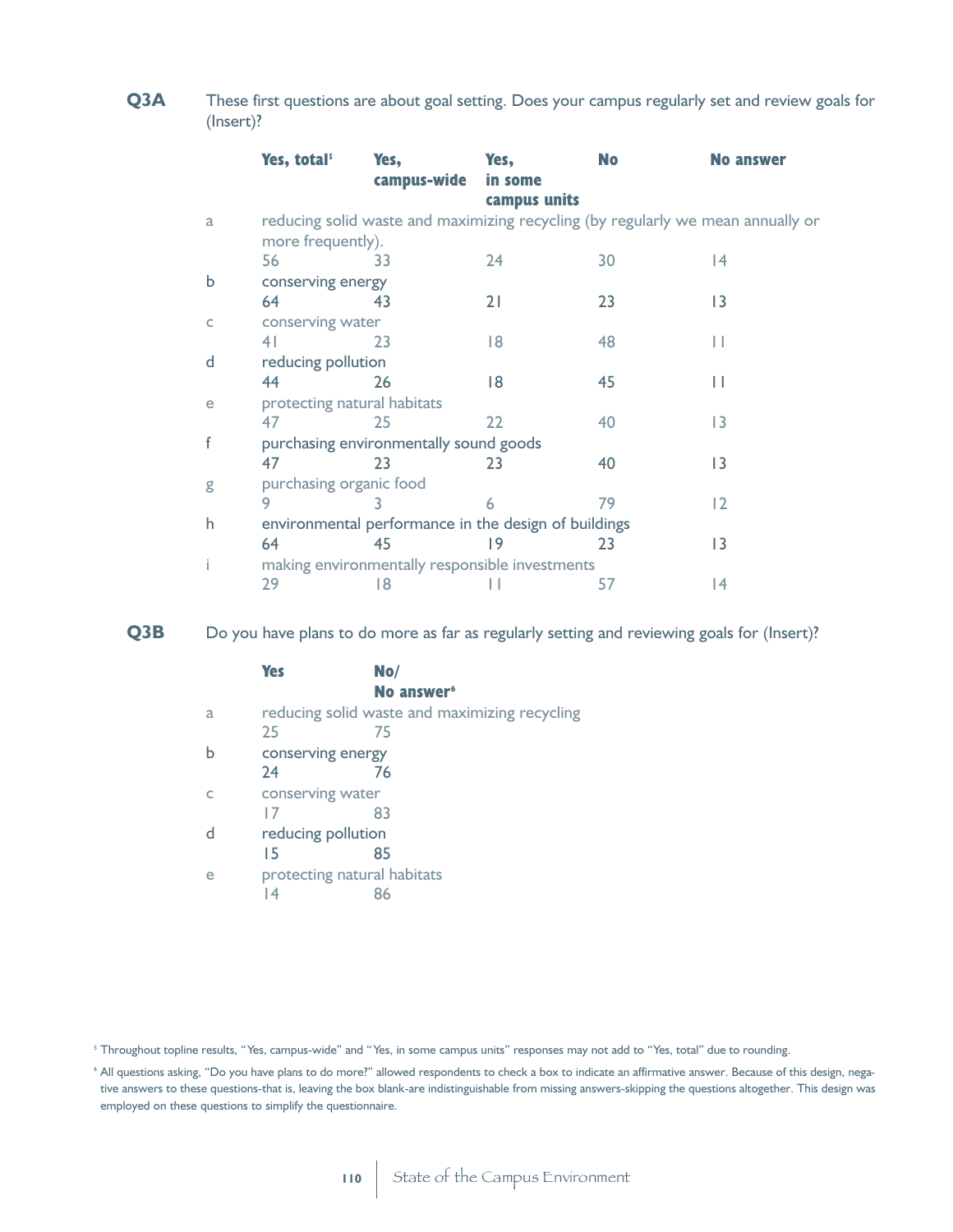|   | <b>Yes</b>              | No/                                                  |
|---|-------------------------|------------------------------------------------------|
|   |                         | No answer <sup>6</sup>                               |
|   |                         | purchasing environmentally sound goods               |
|   | 13                      |                                                      |
| g | purchasing organic food |                                                      |
|   |                         | 95                                                   |
|   |                         | environmental performance in the design of buildings |
|   | 18                      | 82                                                   |
|   |                         | making environmentally responsible investments       |
|   |                         |                                                      |

**Q4A** These next questions are about policies. Does your campus have written policies or standards for (Insert)?

|   | Yes, total                  | Yes,<br>campus-wide                                  | Yes, in some<br>campus units | <b>No</b> | <b>No answer</b> |
|---|-----------------------------|------------------------------------------------------|------------------------------|-----------|------------------|
| a |                             | reducing solid waste and maximizing recycling        |                              |           |                  |
|   | 40                          | 24                                                   | 16                           | 39        | 21               |
| b | conserving energy           |                                                      |                              |           |                  |
|   | 37                          | 23                                                   | 14                           | 48        | 15               |
| C | conserving water            |                                                      |                              |           |                  |
|   | 21                          | 10                                                   | Н                            | 64        | 15               |
| d | reducing pollution          |                                                      |                              |           |                  |
|   | 24                          | 12                                                   | $\overline{2}$               | 59        | 17               |
| e | protecting natural habitats |                                                      |                              |           |                  |
|   | 23                          | 13                                                   |                              | 6 I       | 16               |
| f |                             | purchasing environmentally sound goods               |                              |           |                  |
|   | 22                          | 8                                                    | 13                           | 63        | 16               |
| g | purchasing organic food     |                                                      |                              |           |                  |
|   | 5.                          |                                                      |                              | 81        | 14               |
| h |                             | environmental performance in the design of buildings |                              |           |                  |
|   | 37                          | 24                                                   | 13                           | 47        | 15               |
| Ť |                             | making environmentally responsible investments       |                              |           |                  |
|   | 15                          | 8                                                    | 6                            | 68        | 17               |
|   |                             |                                                      |                              |           |                  |

Q4B Do you have plans to do more as far as written policies or standards for (Insert)?

| <b>Yes</b> | No/                                                                                        |
|------------|--------------------------------------------------------------------------------------------|
|            | No answer                                                                                  |
|            | reducing solid waste and maximizing recycling                                              |
| 18         | 82                                                                                         |
|            |                                                                                            |
| 19         | 81                                                                                         |
|            |                                                                                            |
| 15         | 85                                                                                         |
|            |                                                                                            |
| 4          | 86                                                                                         |
|            |                                                                                            |
| 13         |                                                                                            |
|            | conserving energy<br>conserving water<br>reducing pollution<br>protecting natural habitats |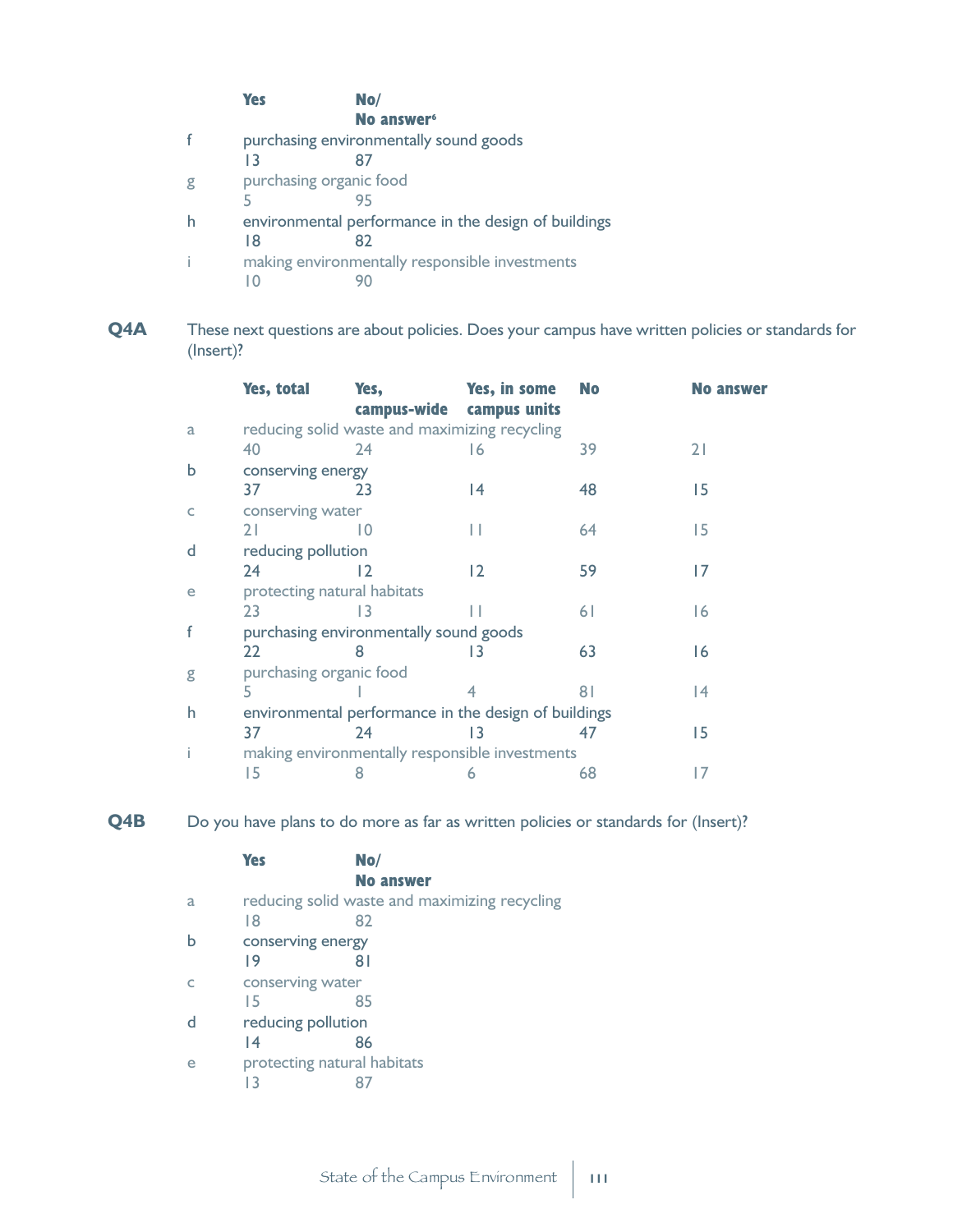|   | <b>Yes</b>              | No/<br><b>No answer</b>                              |
|---|-------------------------|------------------------------------------------------|
|   |                         | purchasing environmentally sound goods               |
|   | 12                      | 88                                                   |
| g | purchasing organic food |                                                      |
|   |                         | 96                                                   |
| h |                         | environmental performance in the design of buildings |
|   | 16                      | 84                                                   |
|   |                         | making environmentally responsible investments       |
|   |                         |                                                      |

# **Q5A** Does your campus have a formal system for (Insert)?

|     |         | Yes, total       | Yes,<br>campus-wide                                                    | <b>Yes, in some</b><br>campus units | <b>No</b> | <b>No answer</b>                                                                   |
|-----|---------|------------------|------------------------------------------------------------------------|-------------------------------------|-----------|------------------------------------------------------------------------------------|
|     | a       | and/or penalties |                                                                        |                                     |           | holding campus units accountable for environmental performance, through incentives |
|     |         | 8                | 2                                                                      | 5                                   | 78        | 4                                                                                  |
|     | b       |                  |                                                                        |                                     |           | considering environmental impact when master planning decisions are made           |
|     |         | 48               | 37                                                                     | ш                                   | 37        | 16                                                                                 |
| Q5B |         |                  | Do you have plans to do more as far as a formal system for (Insert)?   |                                     |           |                                                                                    |
|     |         | <b>Yes</b>       | No/                                                                    |                                     |           |                                                                                    |
|     |         |                  | <b>No answer</b>                                                       |                                     |           |                                                                                    |
|     | a       | and/or penalties |                                                                        |                                     |           | holding campus units accountable for environmental performance, through incentives |
|     |         | 8                | 92                                                                     |                                     |           |                                                                                    |
|     | b       | П                | 89                                                                     |                                     |           | considering environmental impact when master planning decisions are made           |
| Q6  |         |                  | Which of the following best describes your campus?                     |                                     |           |                                                                                    |
|     | 6<br>18 |                  | We have an environmental task force or council that includes students. |                                     |           | We have an environmental task force or council that does not include students.     |
|     | 64      |                  | We do not have any environmental task force or council.                |                                     |           |                                                                                    |

12 No answer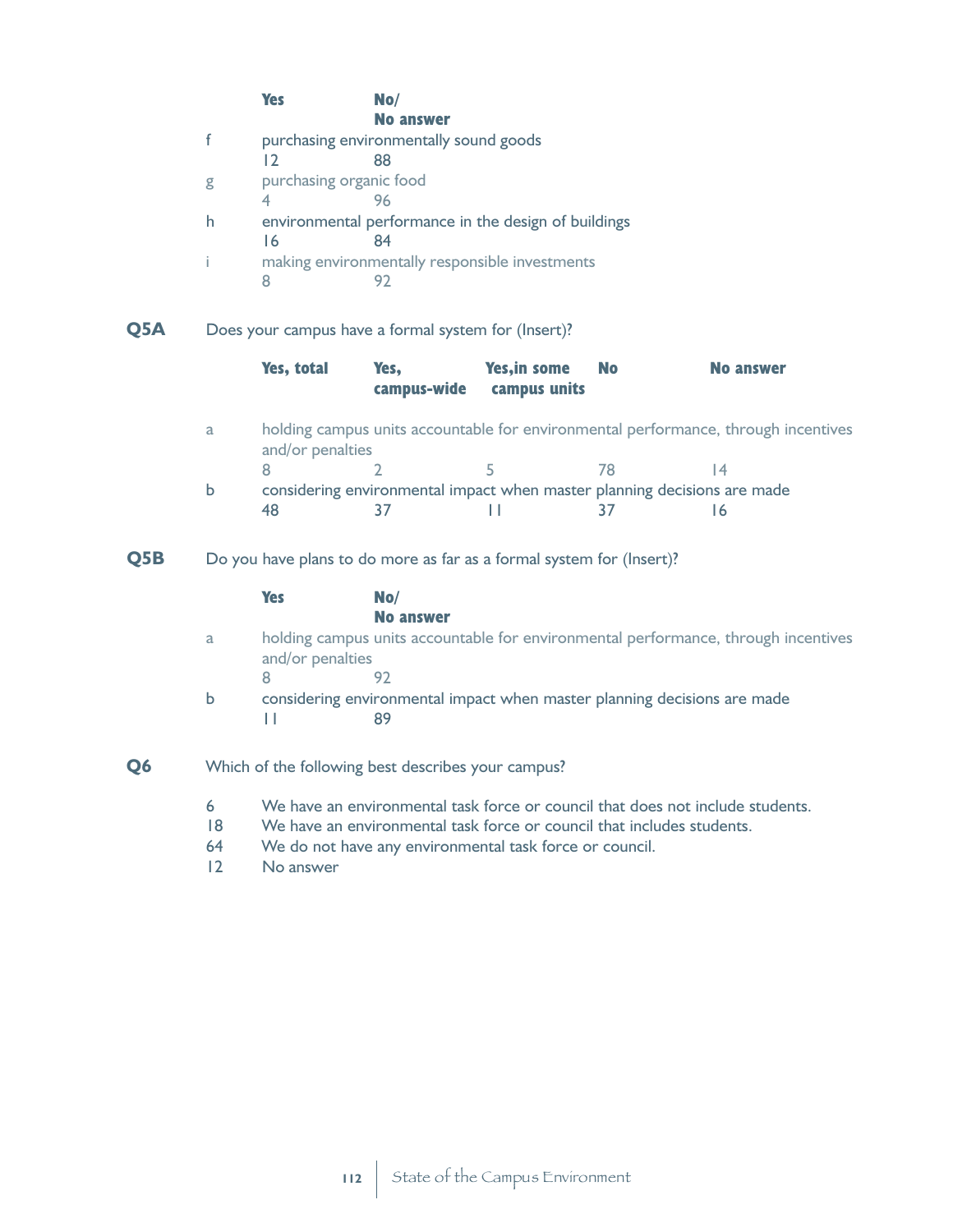**Q7A** Does your campus have (Insert)?

|   | <b>Yes</b>              | No                                 | No answer                                                                               |
|---|-------------------------|------------------------------------|-----------------------------------------------------------------------------------------|
| a |                         |                                    | a full-time administrator who manages environmental issues beyond regulatory compliance |
|   |                         | 66                                 |                                                                                         |
| b | a recycling coordinator |                                    |                                                                                         |
|   |                         | 35                                 |                                                                                         |
|   |                         | an energy conservation coordinator |                                                                                         |
|   | 36                      |                                    |                                                                                         |
| d |                         | a green purchasing coordinator     |                                                                                         |
|   |                         |                                    | 16                                                                                      |
|   |                         |                                    |                                                                                         |

**Q7B** Do you have plans to do more as far as (Insert)?

|              | <b>Yes</b>              | No/                                                                                     |
|--------------|-------------------------|-----------------------------------------------------------------------------------------|
|              |                         | <b>No answer</b>                                                                        |
| a            |                         | a full-time administrator who manages environmental issues beyond regulatory compliance |
|              | 6                       | 94                                                                                      |
| $\mathbf b$  | a recycling coordinator |                                                                                         |
|              |                         |                                                                                         |
| $\mathsf{C}$ |                         | an energy conservation coordinator                                                      |
|              | 6                       |                                                                                         |
| d            |                         | a green purchasing coordinator                                                          |
|              | 6                       |                                                                                         |

**Q8A** Does your campus offer an orientation session about campus environmental programs to (Insert)?

|              | <b>Yes</b>                  | <b>No</b> | <b>No answer</b> |
|--------------|-----------------------------|-----------|------------------|
| a            | students<br>$\overline{13}$ | 69        | 18               |
| $\mathbf b$  | faculty<br>ш                | 73        | 16               |
| $\mathsf{C}$ | staff<br>13                 | 70        |                  |

**Q8B** Do you have plans to do more as far as offering an orientation session about campus environmental programs to (Insert)?

|   | <b>Yes</b> | No/<br><b>No answer</b> |
|---|------------|-------------------------|
| ă | students   |                         |
|   | 9          | 9 <sub>1</sub>          |
| b | faculty    |                         |
|   | Н          | 89                      |
| C | staff      |                         |
|   |            | Rб                      |
|   |            |                         |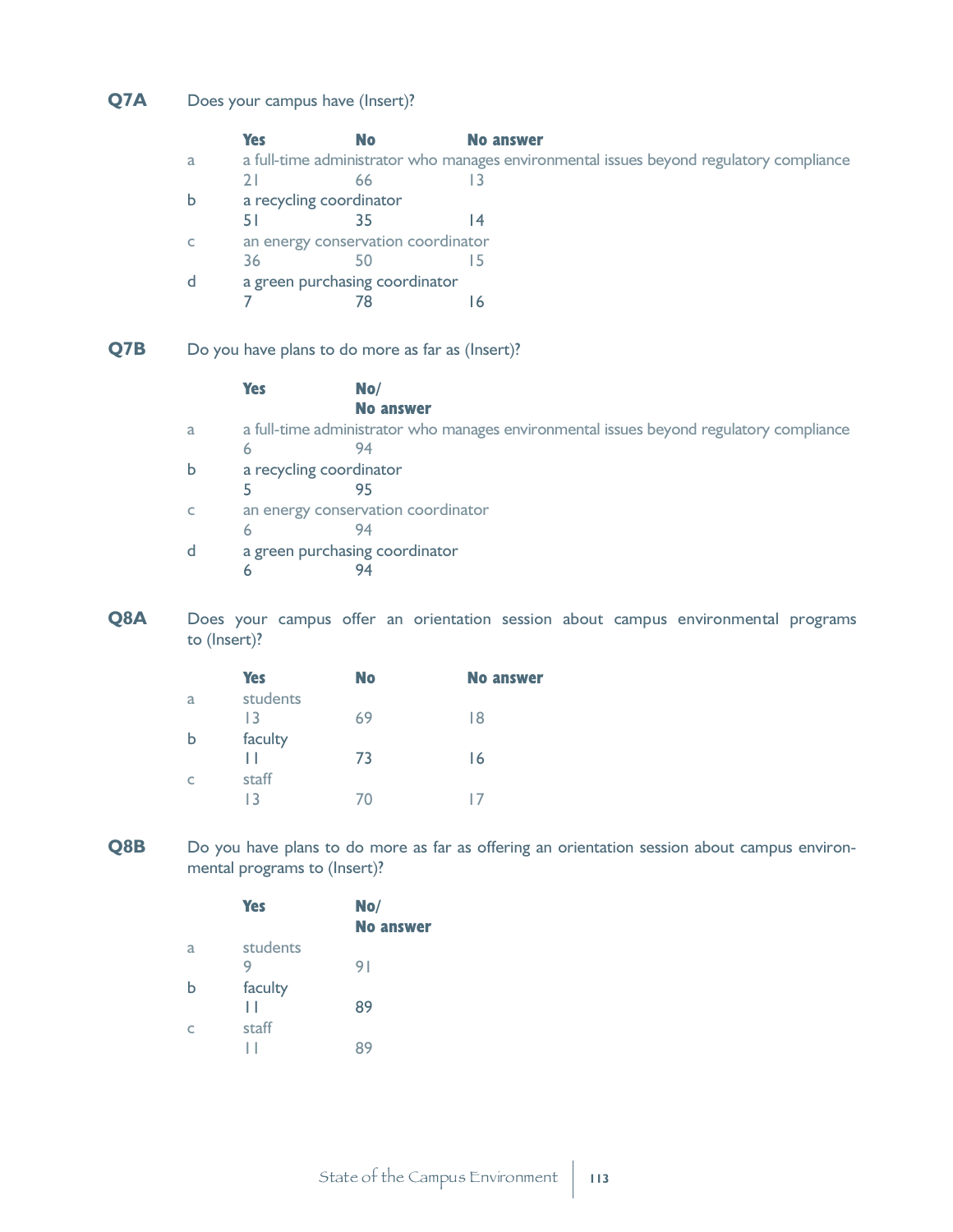- **Q9** Thinking about all the initiatives now in place on your campus to promote environmental responsibility, about what percentage would you say (Insert)?
	- a were started within the past year

| 20 | <b>None</b> |
|----|-------------|
|    |             |

- $13 \t\t 10\%$
- 16 10%<br>11 20% 20%
- 30%
- 40%
- 50%
- 60%
- 70%
- 80%
- $*$  90%  $*$
- \* 100%
- No answer

#### b were started within the past five years

| Н              | None      |
|----------------|-----------|
| 5              | < 10%     |
| $\overline{2}$ | 10%       |
| 9              | 20%       |
| Н              | 30%       |
| 5              | 40%       |
| 12             | 50%       |
| 6              | 60%       |
| $\overline{4}$ | 70%       |
| 5              | 80%       |
| 3              | 90%       |
| 5              | 100%      |
| 20             | No answer |
|                |           |

### c are more than five years old

| 17             | None      |
|----------------|-----------|
| 7              | < 10%     |
| 8              | 10%       |
| 9              | 20%       |
| 8              | 30%       |
| 5              | 40%       |
| 8              | 50%       |
| 5              | 60%       |
| 4              | 70%       |
| 3              | 80%       |
|                | 90%       |
| $\overline{2}$ | 100%      |
| 23             | No answer |
|                |           |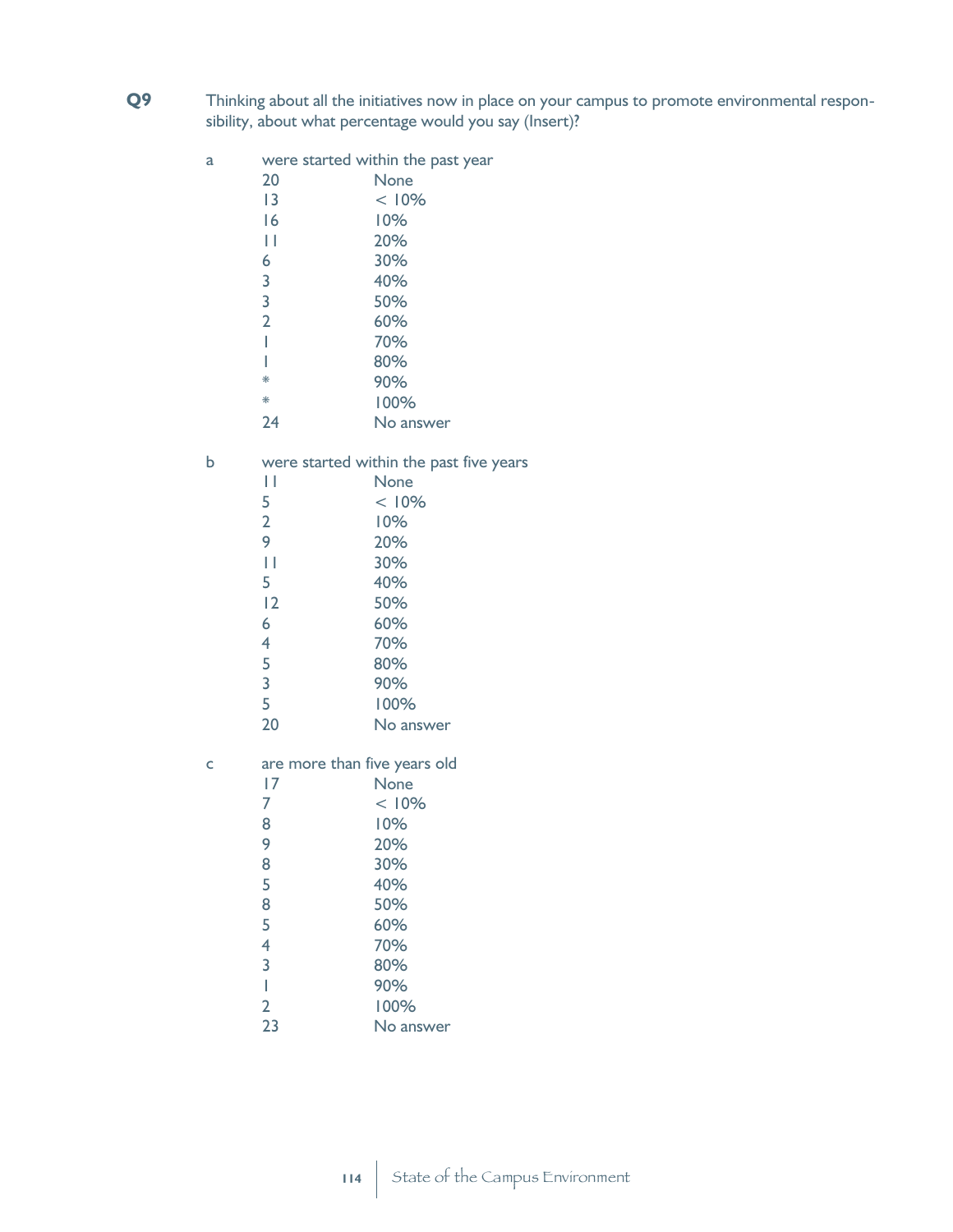**Q10** How much of a challenge is (Insert) to your campus expanding its environmental programs?

|              | <b>One of the</b><br><b>biggest</b><br>challenges                                         | <b>A</b> key<br>challenge, but<br>not one<br>of the biggest | <b>Somewhat of</b><br>a challenge | Not a<br>challenge<br>at all | <b>No</b><br>answer                                                             |
|--------------|-------------------------------------------------------------------------------------------|-------------------------------------------------------------|-----------------------------------|------------------------------|---------------------------------------------------------------------------------|
| a            | inadequate funding                                                                        |                                                             |                                   |                              |                                                                                 |
|              | 37                                                                                        | 26                                                          | 18                                | 4                            | 16                                                                              |
| b            | inadequate staff time                                                                     |                                                             |                                   |                              |                                                                                 |
|              | 42                                                                                        | 27                                                          | 15                                |                              | 14                                                                              |
|              | inadequate information about what problems to address and/or what strategies to implement |                                                             |                                   |                              |                                                                                 |
|              | 10                                                                                        | 20                                                          | 38                                |                              | 14                                                                              |
| $\mathsf{d}$ |                                                                                           |                                                             |                                   |                              | disagreement about what problems to address and/or what strategies to implement |
|              | 4                                                                                         | 12                                                          | 42                                | 28                           | 14                                                                              |
| e            |                                                                                           | concern that environmental programs are not cost-effective  |                                   |                              |                                                                                 |
|              | $\overline{10}$                                                                           | 21                                                          | 35                                | 20                           | 14                                                                              |
|              |                                                                                           | concern that other campus needs are more pressing           |                                   |                              |                                                                                 |
|              | 44                                                                                        | 25                                                          | 15                                | 3                            | 14                                                                              |

**Q11** How much of a challenge to your campus expanding its environmental programs is (Insert)?

|   | <b>One of the</b><br><b>biggest</b> | A key<br>challenge, but                           | <b>Somewhat of</b><br>a challenge | <b>Not a</b><br>challenge                                                     | <b>No</b><br>answer |
|---|-------------------------------------|---------------------------------------------------|-----------------------------------|-------------------------------------------------------------------------------|---------------------|
|   | challenges                          | not one                                           |                                   | at all                                                                        |                     |
|   |                                     | of the biggest                                    |                                   |                                                                               |                     |
| a |                                     | lack of commitment among top-level administrators |                                   |                                                                               |                     |
|   |                                     | 15                                                |                                   | 35                                                                            | 16                  |
| b |                                     |                                                   |                                   | lack of commitment among mid-level managers in key departments                |                     |
|   |                                     | 16                                                | 38                                | 25                                                                            |                     |
| C |                                     |                                                   |                                   | lack of student interest in participating in environmental programs           |                     |
|   |                                     |                                                   | 39                                | 25                                                                            | $\overline{4}$      |
| d |                                     |                                                   |                                   | lack of faculty and staff interest in participating in environmental programs |                     |
|   |                                     | 16                                                |                                   |                                                                               | 15                  |

**Q12** To what extent has/have (Insert) played a role in encouraging your campus to implement environmental programs?

|                | <b>A great deal Somewhat</b> |    | Not too much Not at all |    | <b>No answer</b> |
|----------------|------------------------------|----|-------------------------|----|------------------|
| $\overline{a}$ | student interest             |    |                         |    |                  |
|                | 14                           | 32 | 22                      | 12 | 19               |
| $\mathbf b$    | faculty interest             |    |                         |    |                  |
|                | 14                           | 35 | 25                      | 10 | 16               |
| C              | staff interest               |    |                         |    |                  |
|                |                              | 39 | 26                      |    | 16               |
| d              | alumni interest              |    |                         |    |                  |
|                |                              | 6  | 30                      | 46 |                  |
| e              | government regulations       |    |                         |    |                  |
|                |                              | 36 |                         |    | 6                |
|                |                              |    |                         |    |                  |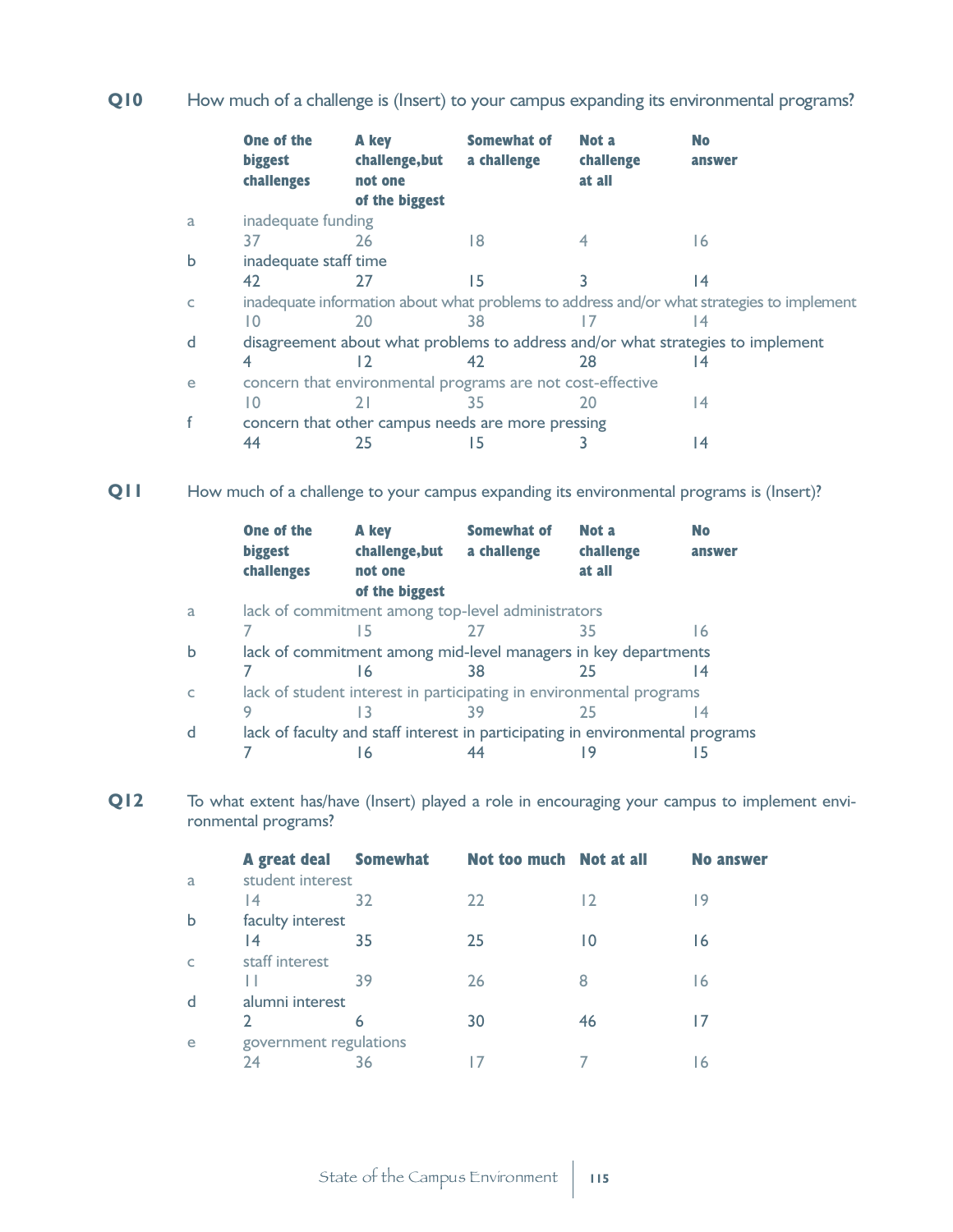**Q13** To what extent has your campus been encouraged to implement environmental programs because you (Insert)?

|                |    | A great deal Somewhat Not too much Not at all                                |    |    | No answer |
|----------------|----|------------------------------------------------------------------------------|----|----|-----------|
| $\overline{a}$ |    | have found them to be cost-effective                                         |    |    |           |
|                |    |                                                                              |    | 14 |           |
| b              |    | have found environmental programs are good public relations                  |    |    |           |
|                |    | 38                                                                           | 25 |    | -6        |
|                |    | have found environmental programs help recruit students                      |    |    |           |
|                |    | 14                                                                           | 30 | 36 | -6        |
| d              |    | feel environmental programs fit in with the culture and values of the campus |    |    |           |
|                | 28 | 36                                                                           |    |    |           |

## **Questions for the Provost or Academic Officer (Q14-Q22B)**

**Q14** Does your campus offer an undergraduate (Insert) in environmental or sustainability studies?

|   | <b>Yes</b>  | <b>We have</b><br>plans to<br>develop<br>one | No | <b>No answer</b> |
|---|-------------|----------------------------------------------|----|------------------|
| a | major<br>35 | 5                                            | 60 |                  |
| b | minor<br>32 |                                              | 63 |                  |

We are interested in if your campus offers courses on environmental issues separate from any environmental studies degree program.

**Q15A** Does the (Insert) department offer any undergraduate courses on environmental issues?

|   | <b>Yes</b>                      | No                          | <b>No answer</b> |  |
|---|---------------------------------|-----------------------------|------------------|--|
| a | anthropology                    |                             |                  |  |
|   | 15                              | 73                          | 2                |  |
| b | biology                         |                             |                  |  |
|   | 68                              | 24                          | 9                |  |
|   |                                 | business or economics       |                  |  |
|   | 25                              | 67                          | 8                |  |
| d | chemistry                       |                             |                  |  |
|   | 43                              | 47                          | $\overline{10}$  |  |
| e |                                 | communication or journalism |                  |  |
|   | 6                               | 80                          | $\overline{14}$  |  |
|   | computer science or engineering |                             |                  |  |
|   | 12                              |                             |                  |  |
|   |                                 |                             |                  |  |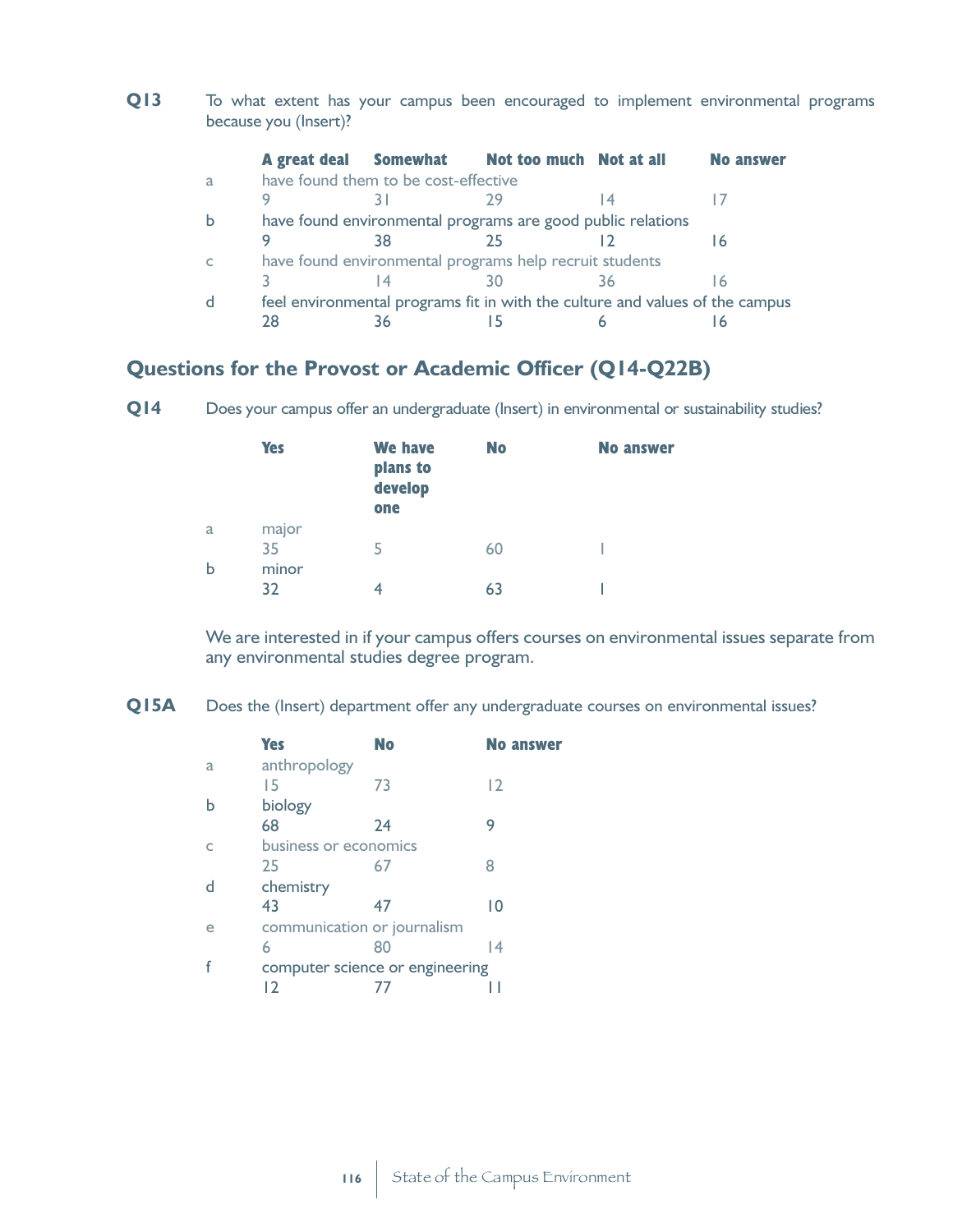|   | <b>Yes</b>                     | <b>No</b> | <b>No answer</b> |
|---|--------------------------------|-----------|------------------|
| g | education                      |           |                  |
|   | Н                              | 76        | 12               |
| h | history                        |           |                  |
|   | 14                             | 74        | $\overline{2}$   |
|   | law                            |           |                  |
|   | 9                              | 74        | 17               |
|   | literature                     |           |                  |
|   | 19                             | 70        | Н                |
| k | philosophy or religion         |           |                  |
|   | 22                             | 65        | $\overline{2}$   |
|   | political science or sociology |           |                  |
|   | 33                             | 58        | 10               |

**Q15B** Do you have plans to do more as far as the (Insert) department offering any undergraduate courses on environmental issues?

|   | <b>Yes</b>                     | No/                             |
|---|--------------------------------|---------------------------------|
|   |                                | <b>No answer</b>                |
| a | anthropology                   |                                 |
|   | ı                              | 99                              |
| b | biology                        |                                 |
|   | 6                              | 94                              |
| Ċ | business or economics          |                                 |
|   | 2                              | 98                              |
| d | chemistry                      |                                 |
|   | 4                              | 96                              |
| e | communication or journalism    |                                 |
|   |                                | 99                              |
| f |                                | computer science or engineering |
|   | 3                              | 97                              |
| g | education                      |                                 |
|   | $\overline{2}$                 | 98                              |
| h | history                        |                                 |
|   | I                              | 99                              |
| i | law                            |                                 |
|   | $\overline{2}$                 | 98                              |
| İ | literature                     |                                 |
|   |                                | 99                              |
| k | philosophy or religion         |                                 |
|   | 3                              | 97                              |
|   | political science or sociology |                                 |
|   | 2                              | 98                              |
|   |                                |                                 |



Q16 Are there other departments that offer undergraduate courses on environmental issues?<sup>7</sup>

<sup>&</sup>lt;sup>7</sup> Not coded for tabs, but a total of 69 percent offer a course in environmental studies either through the departments listed in Q15B or in departments listed in open-ended responses for Q16.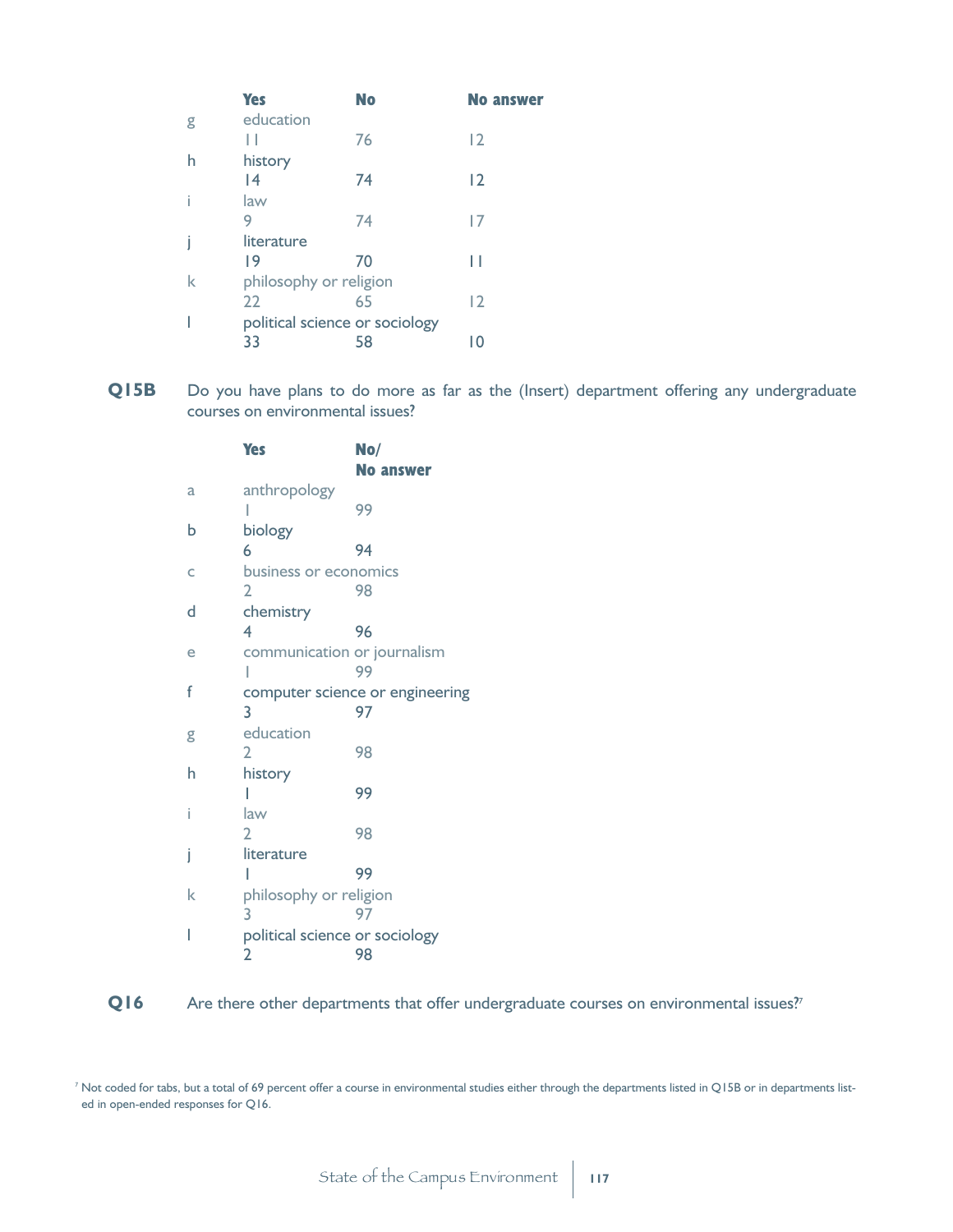- **Q17A** We are interested in whether you have any campus-wide requirement that students take courses on environmental issues. Which of the following best describes your campus?
	- 8 Campus-wide, all students are explicitly required to take at least one course related to the environment.
	- 5 Most students are required.
	- 21 Some students are required.
	- 63 No students are required.
	- 4 No answer
- **Q17B** Do you have plans to do more as far as any campus-wide requirement that students take courses on environmental issues?

| 3  | Yes          |
|----|--------------|
| 97 | No/No answer |

**Q18A** Does your campus (Insert)?

|   | <b>Yes</b>              | No | No answer                                                                                 |
|---|-------------------------|----|-------------------------------------------------------------------------------------------|
| a |                         |    | allow undergraduates to design interdisciplinary degree programs incorporating the study  |
|   | of environmental issues |    |                                                                                           |
|   | 49                      |    |                                                                                           |
| b |                         |    | have a recruiting program to attract students interested in studying environmental issues |
|   |                         | 66 |                                                                                           |

**Q18B** Do you have plans to do more as far as (Insert)?

### **Yes No/ No answer** a allowing undergraduates to design interdisciplinary degree programs incorporating the study of environmental issues 4 96 b a recruiting program to attract students interested in studying environmental issues 9 91

**Q19A** Does your campus offer any courses in which undergraduates can study environmental issues through (Insert)?

| <b>Yes</b> | No | <b>No answer</b>                                                                                                                  |
|------------|----|-----------------------------------------------------------------------------------------------------------------------------------|
|            |    |                                                                                                                                   |
| 58         |    |                                                                                                                                   |
|            |    |                                                                                                                                   |
| 69         | 26 |                                                                                                                                   |
|            |    |                                                                                                                                   |
| 49         | 44 |                                                                                                                                   |
|            |    |                                                                                                                                   |
| 58         | 35 |                                                                                                                                   |
|            |    |                                                                                                                                   |
|            | 83 |                                                                                                                                   |
|            |    | internship programs<br>independent research projects<br>campus service projects<br>community service projects<br>mastery learning |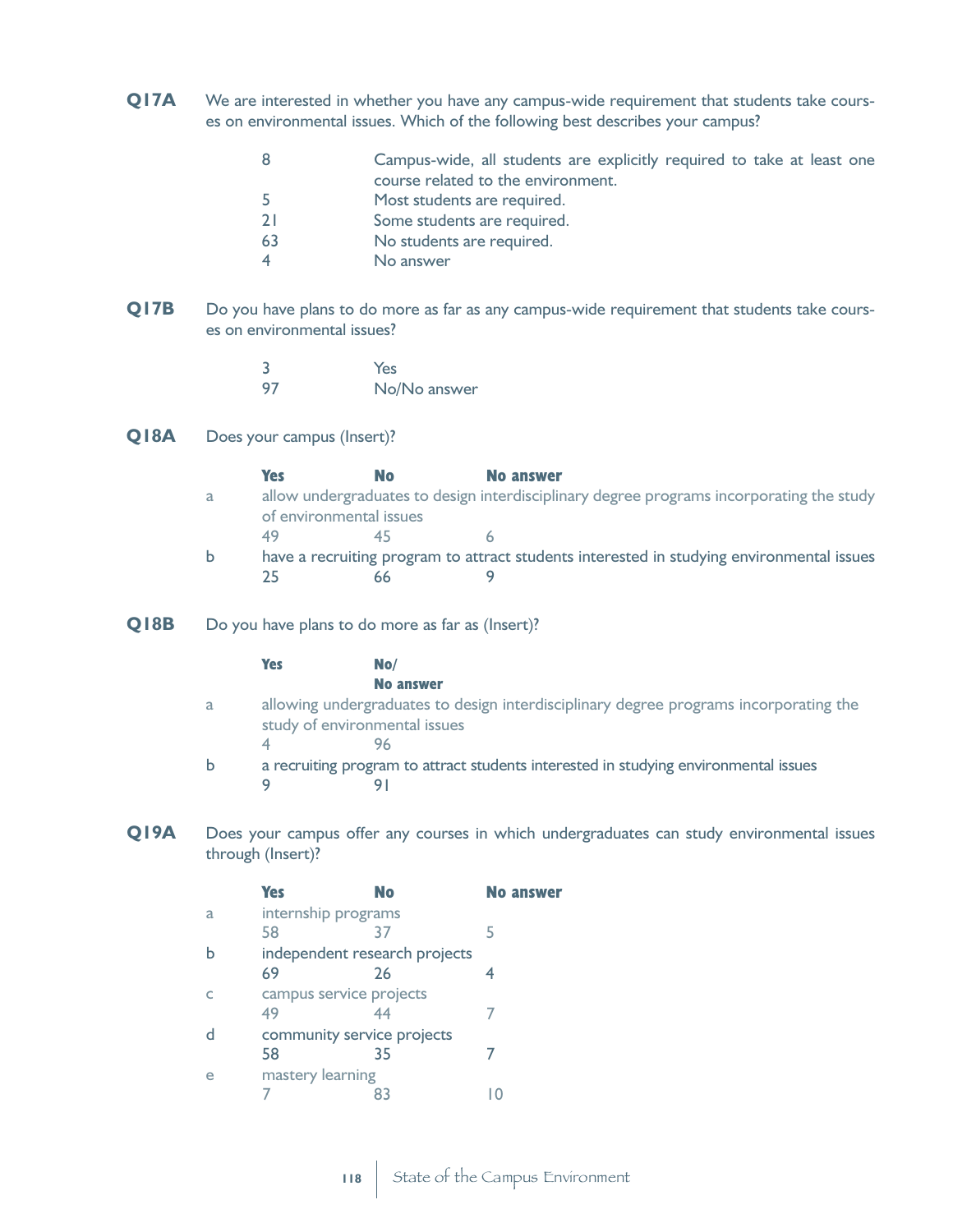**Q19B** Do you have plans to do more as far as offering any courses in which undergraduates can study environmental issues through (Insert)?

|   | <b>Yes</b>                    | No/       |
|---|-------------------------------|-----------|
|   |                               | No answer |
| a | internship programs           |           |
|   | 5                             | 95        |
| b | independent research projects | 99        |
|   | campus service projects<br>5  | 95        |
| d | community service projects    |           |
|   | 4                             | 96        |
| e | mastery learning<br>3         |           |

**Q20** By graduation, roughly what percentage of your total undergraduate student body has taken at least one course, regardless of department, addressing (Insert)?

| a |                | the basic functions of the earth's natural systems |  |  |  |  |  |
|---|----------------|----------------------------------------------------|--|--|--|--|--|
|   | 8              | None                                               |  |  |  |  |  |
|   | 12             | < 10%                                              |  |  |  |  |  |
|   | 8              | 10%                                                |  |  |  |  |  |
|   | 10             | 20%                                                |  |  |  |  |  |
|   | 8              | 30%                                                |  |  |  |  |  |
|   | 3              | 40%                                                |  |  |  |  |  |
|   | 5              | 50%                                                |  |  |  |  |  |
|   | 6              | 60%                                                |  |  |  |  |  |
|   | 7              | 70%                                                |  |  |  |  |  |
|   | 5              | 80%                                                |  |  |  |  |  |
|   | 5              | 90%                                                |  |  |  |  |  |
|   |                | 100%                                               |  |  |  |  |  |
|   | $\overline{2}$ | No answer                                          |  |  |  |  |  |
|   |                |                                                    |  |  |  |  |  |

b the correlation between human activity and environmental sustainability

| 9              | None      |
|----------------|-----------|
| 16             | < 10%     |
| 13             | 10%       |
| 14             | 20%       |
| 7              | 30%       |
| 5              | 40%       |
| 6              | 50%       |
| 4              | 60%       |
| 4              | 70%       |
| 4              | 80%       |
| $\overline{2}$ | 90%       |
| 6              | 100%      |
| 12             | No answer |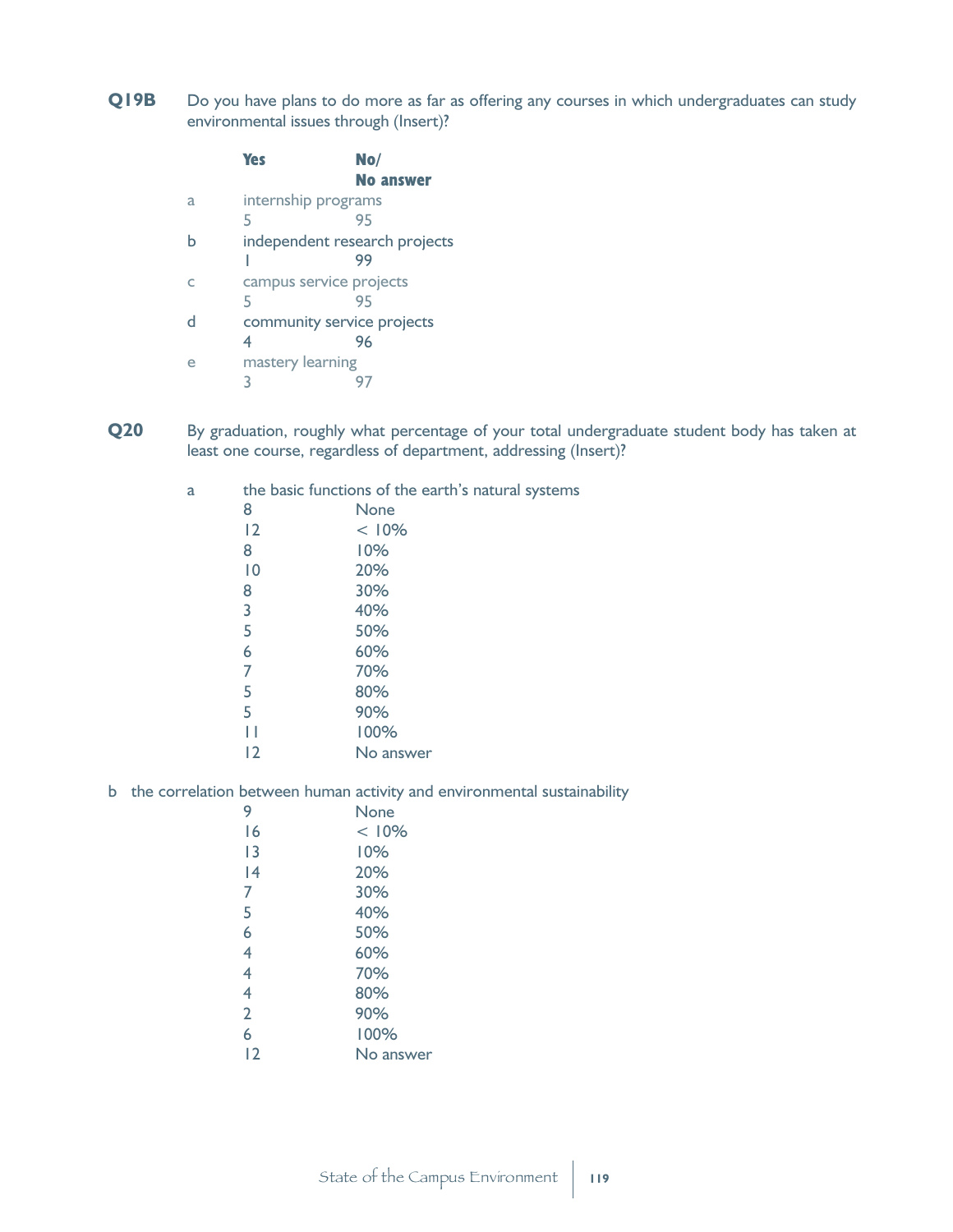- c practices that support a sustainable lifestyle
	- 11 None<br>21 < 109
	- $< 10%$
	- 12 10%
	- 13 20% 5 30%
	- 4 40%
	-
	- 4 50%<br>3 60%
	- 3 60%<br>4 70%
	- 4 70%<br>3 80%
	- 3 80%<br>2 90%
	- 2 90%<br>5 100% 5 100%
	- 12 No answer

d policy strategies that support environmental sustainability

|                | $F \sim T$ and $T \sim T$ and $T \sim T$ |
|----------------|------------------------------------------|
| 15             | None                                     |
| 9              | < 10%                                    |
| 14             | 10%                                      |
| 13             | 20%                                      |
| 9              | 30%                                      |
| 3              | 40%                                      |
| 4              | 50%                                      |
| 1              | 60%                                      |
| 4              | 70%                                      |
| I              | 80%                                      |
| $\overline{2}$ | 90%                                      |
| $\overline{2}$ | 100%                                     |
| 2              | No answer                                |

**Q21A** Does your campus (Insert)?

|   | <b>Yes</b> | No. | No answer                                                                                  |
|---|------------|-----|--------------------------------------------------------------------------------------------|
| a |            |     | have programs to support faculty professional development on environmental topics          |
|   | 50         |     |                                                                                            |
| Ы |            |     | formally evaluate or recognize how faculty have integrated environmental topics into their |
|   | courses    |     |                                                                                            |
|   |            |     |                                                                                            |

**Q21B** Do you have plans to do more as far as (Insert)?

|    | <b>Yes</b> | No/                       |                                                                              |  |  |                                                                              |
|----|------------|---------------------------|------------------------------------------------------------------------------|--|--|------------------------------------------------------------------------------|
|    |            | No answer                 |                                                                              |  |  |                                                                              |
| a. |            |                           | programs to support faculty professional development on environmental topics |  |  |                                                                              |
| Ь  |            | topics into their courses |                                                                              |  |  | formally evaluating or recognizing how faculty have integrated environmental |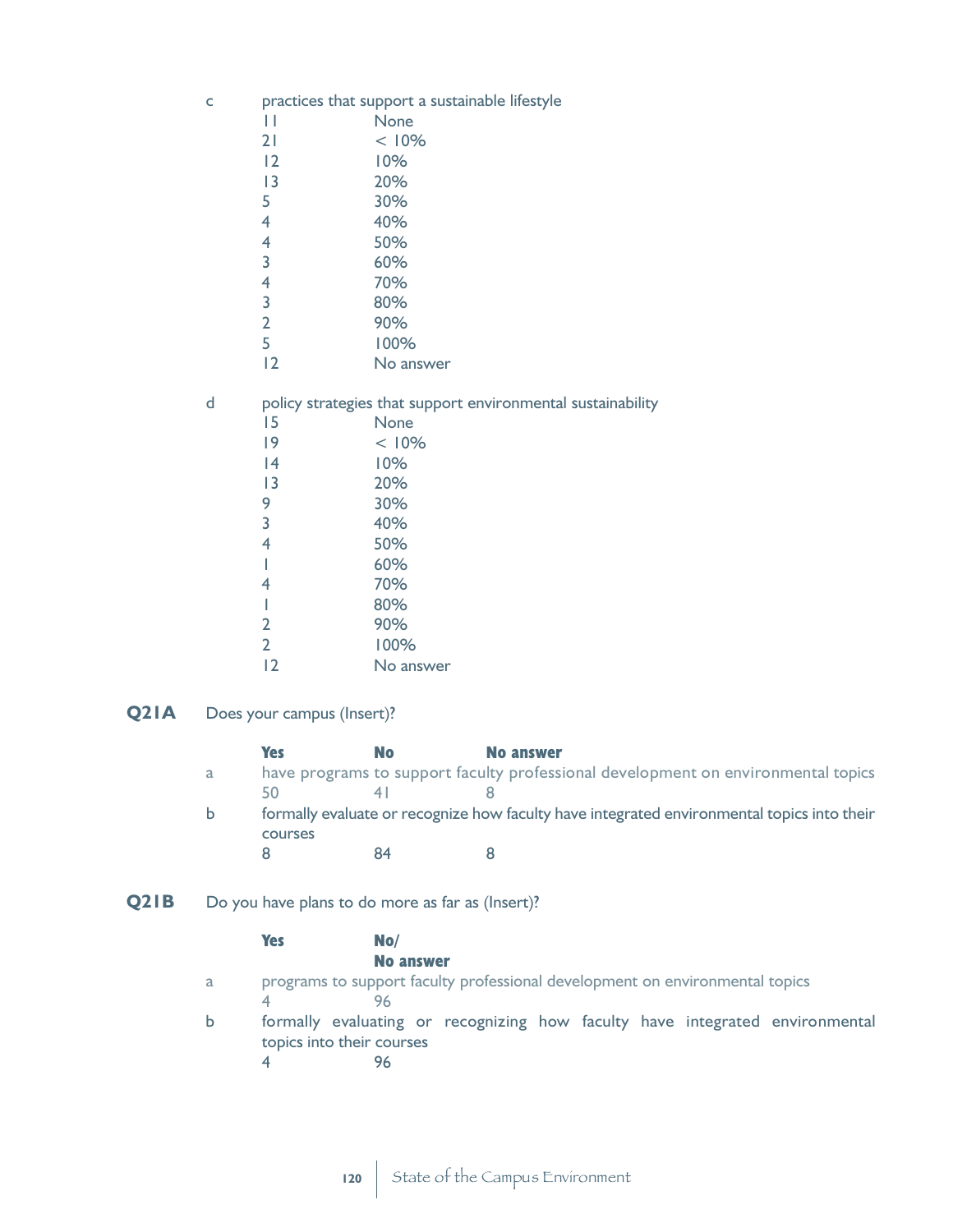**Q22A** Does your campus house any research institutes that study environmental issues?

| 23 | Yes       |
|----|-----------|
| 71 | No        |
| 7  | No answer |

**Q22B** Do you have plans to do more as far as housing any research institutes that study environmental issues?

| 5   | Yes          |
|-----|--------------|
| -95 | No/No answer |

# **Questions for the Chief of Facilities or Plant Operations (Q23A-Q44B)**

### **Recycling, Solid Waste and Materials Flow**

**Q23A** First we have some questions about recycling and materials exchange. Does your campus collect (Insert) for recycling?

|   | <b>Yes, total</b>                                            | Yes,                                                                 | Yes, in      | <b>No</b>      | <b>No answer</b>                                                                         |  |
|---|--------------------------------------------------------------|----------------------------------------------------------------------|--------------|----------------|------------------------------------------------------------------------------------------|--|
|   |                                                              | campus-                                                              | some         |                |                                                                                          |  |
|   |                                                              | wide                                                                 | campus units |                |                                                                                          |  |
| a |                                                              | higher grades of paper (e.g., office paper, computer printout)       |              |                |                                                                                          |  |
|   | 84                                                           | 67                                                                   |              |                | 3                                                                                        |  |
| b |                                                              |                                                                      |              |                | lower grades of paper (e.g., mixed paper, colored paper, junk mail, newspaper, boxboard, |  |
|   |                                                              | magazines, catalogs, filestock, envelopes, kraft paper)              |              |                |                                                                                          |  |
|   | 77                                                           | 57                                                                   | 20           | 20             |                                                                                          |  |
| C | corrugated cardboard                                         |                                                                      |              |                |                                                                                          |  |
|   | 80                                                           | 64                                                                   | 16           | 8              |                                                                                          |  |
| d | aluminum containers                                          |                                                                      |              |                |                                                                                          |  |
|   | 85                                                           | 62                                                                   | 23           | $\overline{2}$ |                                                                                          |  |
| е |                                                              | glass bottles and jars (one or more colors)                          |              |                |                                                                                          |  |
|   | 50                                                           | 34                                                                   | 15           | 47             | 4                                                                                        |  |
| f |                                                              | plastic (one or more grades)                                         |              |                |                                                                                          |  |
|   | 46                                                           | 31                                                                   | 15           | 51             |                                                                                          |  |
| g | food scraps or landscape trimming for composting or mulching |                                                                      |              |                |                                                                                          |  |
|   | 48                                                           | 28                                                                   | 20           | 48             |                                                                                          |  |
| h |                                                              | construction materials (wood, concrete, bricks, stone, scrap metals) |              |                |                                                                                          |  |
|   | 47                                                           | 25                                                                   | 22           | 51             |                                                                                          |  |
|   |                                                              |                                                                      |              |                |                                                                                          |  |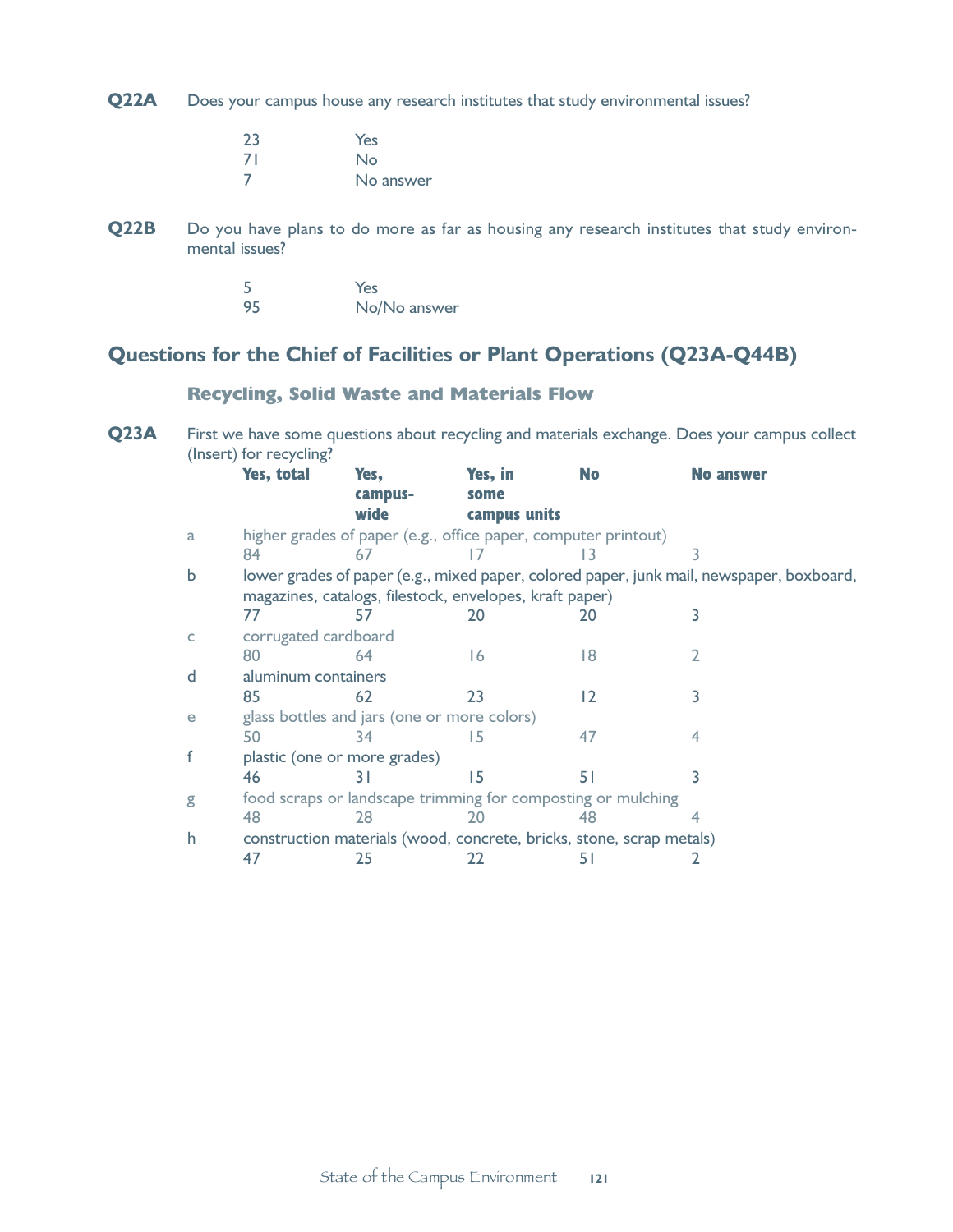**Q23B** Do you have plans to do more as far as collecting (Insert) for recycling?

|   | <b>Yes</b>             | No/                                                          |
|---|------------------------|--------------------------------------------------------------|
|   |                        | No answer                                                    |
| a | higher grades of paper |                                                              |
|   | 15                     | 85                                                           |
| b | lower grades of paper  |                                                              |
|   | 12                     | 88                                                           |
| C | corrugated cardboard   |                                                              |
|   | 9                      | 91                                                           |
| d | aluminum containers    |                                                              |
|   | 10                     | 90                                                           |
| e | glass bottles and jars |                                                              |
|   | 9                      | 91                                                           |
|   | plastic                |                                                              |
|   | 9                      | 91                                                           |
| g |                        | food scraps or landscape trimming for composting or mulching |
|   | 8                      | 92                                                           |
| h | construction materials |                                                              |
|   | 6                      | 94                                                           |

**Q24A** Does your campus have a materials exchange program, for example: for computers, furniture, office supplies or lab equipment?

| 55             | Yes, total                |
|----------------|---------------------------|
| 30             | Yes, campus-wide          |
| 24             | Yes, in some campus units |
| 42             | No                        |
| $\overline{4}$ | No answer                 |
|                |                           |

- **Q24B** Do you have plans to do more as far as a materials exchange program?
	- 12 Yes, total 88 No/No answer
- **Q25A** Does your campus specify (Insert)?

|             | <b>Yes, total</b> | Yes.                                            | Yes, in      | <b>No</b> | <b>No answer</b>                                                           |
|-------------|-------------------|-------------------------------------------------|--------------|-----------|----------------------------------------------------------------------------|
|             |                   | campus-                                         | some         |           |                                                                            |
|             |                   | wide                                            | campus units |           |                                                                            |
| a           |                   |                                                 |              |           | that office paper purchased must contain a minimum 25% post-consumer waste |
|             | 29                |                                                 |              |           |                                                                            |
| $\mathbf b$ |                   | any chlorine-free requirements for office paper |              |           |                                                                            |
|             |                   |                                                 |              |           |                                                                            |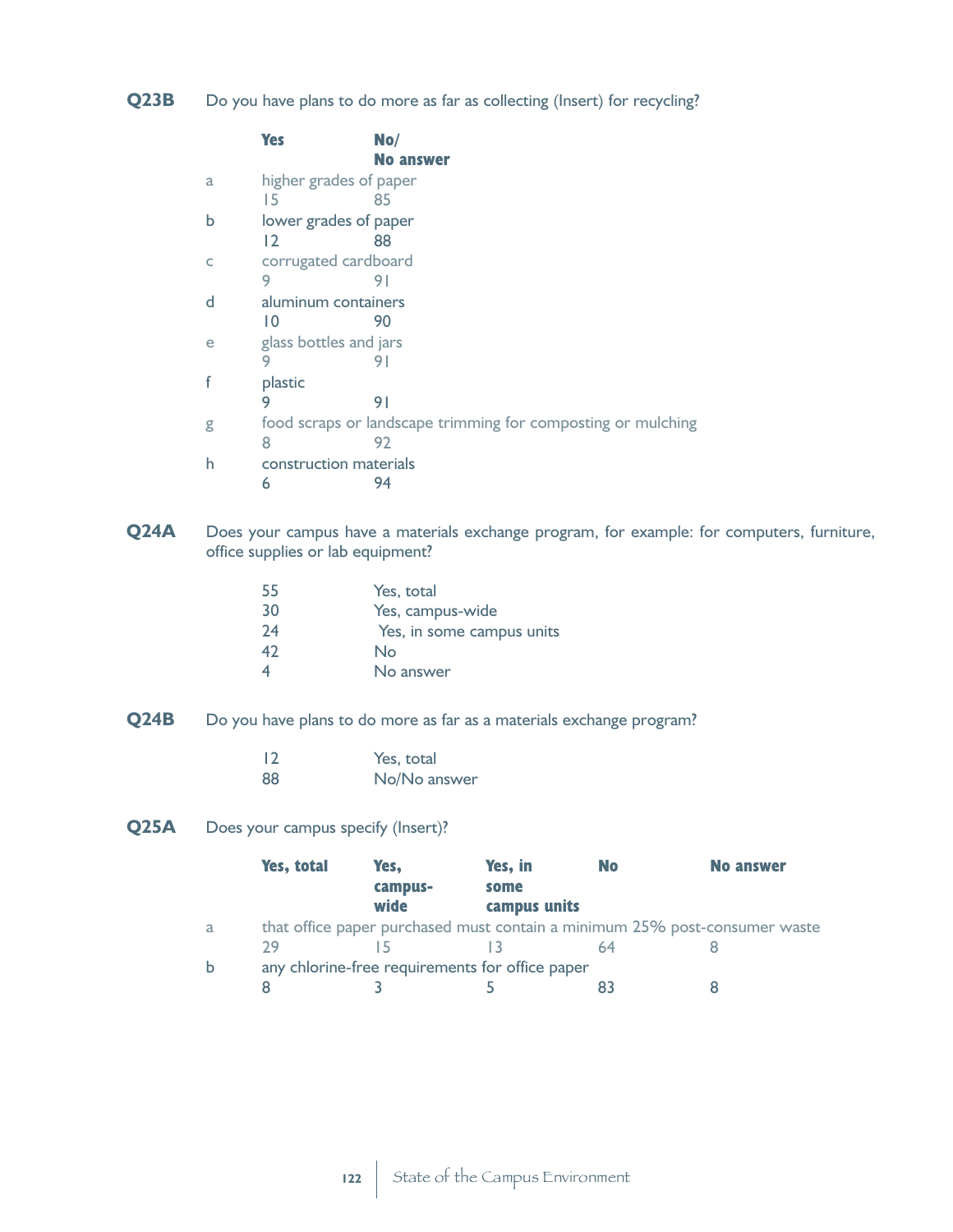**Q25B** Do you have plans to do more as far as specifying (Insert)?

|   | <b>Yes</b> | No/                                                                        |
|---|------------|----------------------------------------------------------------------------|
|   |            | No answer                                                                  |
| a |            | that office paper purchased must contain a minimum 25% post-consumer waste |
| b |            | any chlorine-free requirements for office paper                            |

**Q26A** Does your campus have any programs in place to encourage environmentally sound purchasing? For example, specifying that products must contain recycled content, be energy-efficient or come from sustainable, managed sources?

| 49             | Yes, total                |
|----------------|---------------------------|
| -16            | Yes, campus-wide          |
| 33             | Yes, in some campus units |
| 4 <sup>1</sup> | No                        |
| $\perp$        | No answer                 |
|                |                           |

**Q26B** Do you have plans to do more as far as any programs to encourage environmentally sound purchasing?

| -20 | Yes          |
|-----|--------------|
| -80 | No/No answer |

**Q27A** Does your campus have programs in place to (Insert)?

|    | Yes, total         | Yes.                                  | Yes, in      | <b>No</b> | <b>No answer</b>                                                                        |
|----|--------------------|---------------------------------------|--------------|-----------|-----------------------------------------------------------------------------------------|
|    |                    | campus-                               | some         |           |                                                                                         |
|    |                    | wide                                  | campus units |           |                                                                                         |
| a. |                    | reduce the need for paper hard copies |              |           |                                                                                         |
|    | 69                 |                                       |              |           |                                                                                         |
| b  | rather than liters |                                       |              |           | encourage lab courses to implement microscale experiments that will consume milliliters |
|    | 47                 |                                       | 74           | 38        |                                                                                         |

**Q27B** Do you have plans to do more as far as programs to (Insert)?

|   | <b>Yes</b>                                                                                                    | No/                                   |
|---|---------------------------------------------------------------------------------------------------------------|---------------------------------------|
|   |                                                                                                               | No answer                             |
| a |                                                                                                               | reduce the need for paper hard copies |
|   | 15.                                                                                                           |                                       |
| b | encourage lab courses to implement microscale experiments that will consume milliliters<br>rather than liters |                                       |
|   |                                                                                                               |                                       |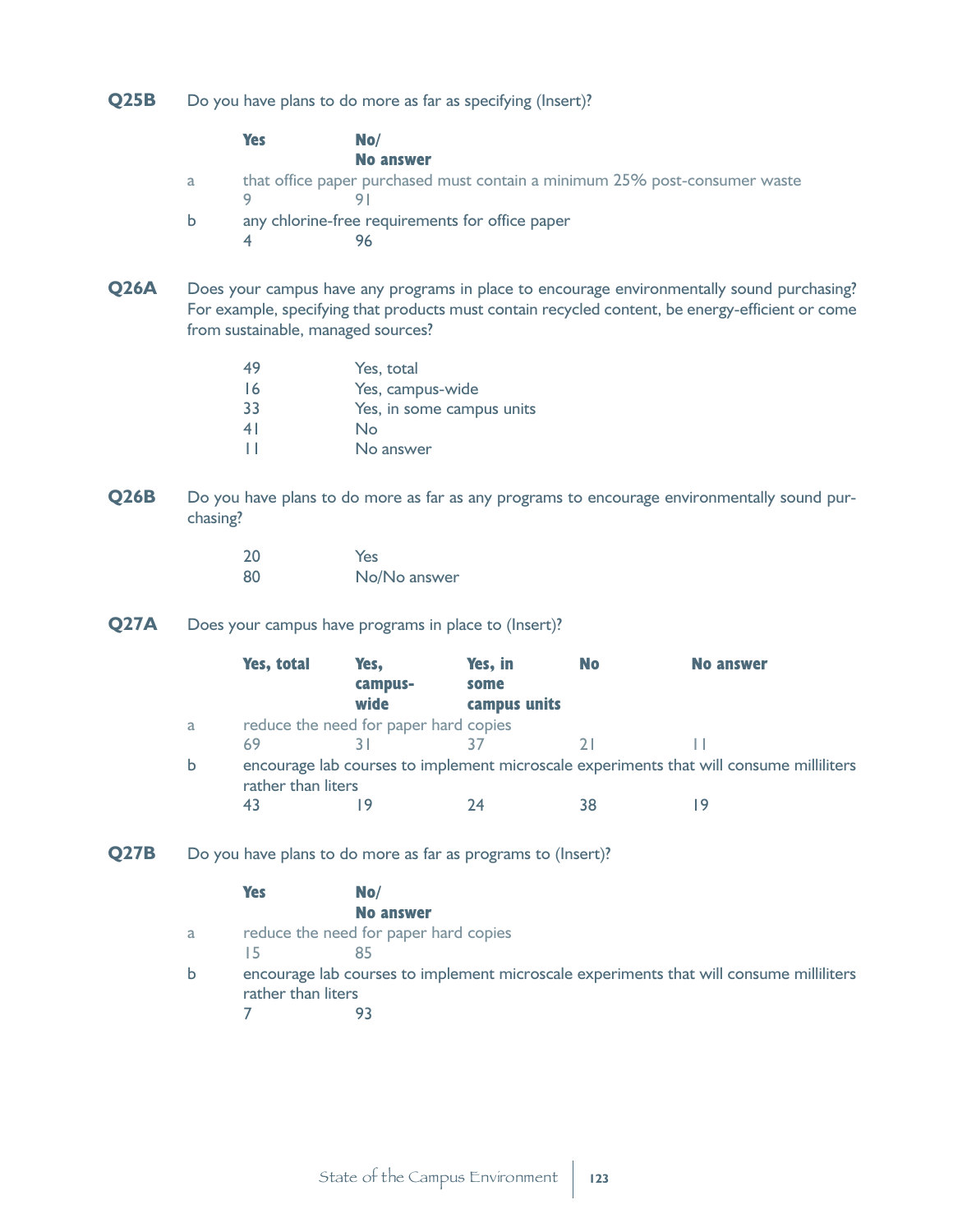**Q28A** Thinking about the total municipal solid waste generated on campus (e.g., product packaging, grass clippings, furniture, clothing, bottles, food scraps, newspapers, appliances, paint, batteries), roughly how many short tons (2000 lbs/ton) were generated in 1999?

| <b>Total</b> | Q28a              |                            |
|--------------|-------------------|----------------------------|
|              | <b>Resp. Only</b> |                            |
| 20           | 37                | 50 or less                 |
| П            | 19                | $51 - 200$                 |
| П            | 21                | $201 - 1,000$              |
| 3            | 23                | More than 1,000            |
| 45           |                   | Unknown/Not sure/No answer |
| 1,773        | 1,773             | Mean short tons            |
| 150          | 150               | Median short tons          |
| 325          | 165               | Number of respondents      |
|              |                   |                            |

**Q28B** Thinking about the total municipal solid waste generated on campus (e.g., product packaging, grass clippings, furniture, clothing, bottles, food scraps, newspapers, appliances, paint, batteries), what percentage of the short tons of municipal solid waste generated in 1999 were recycled or composted?

| 4              | <b>None</b> |
|----------------|-------------|
| Н              | < 10%       |
| 9              | 10%         |
| 14             | 20%         |
| Н              | 30%         |
| 5              | 40%         |
| 4              | 50%         |
| 3              | 60%         |
| $\overline{2}$ | 70%         |
| $\overline{2}$ | 80%         |
| 0              | 90%         |
|                | 100%        |
| 34             | No answer   |
|                |             |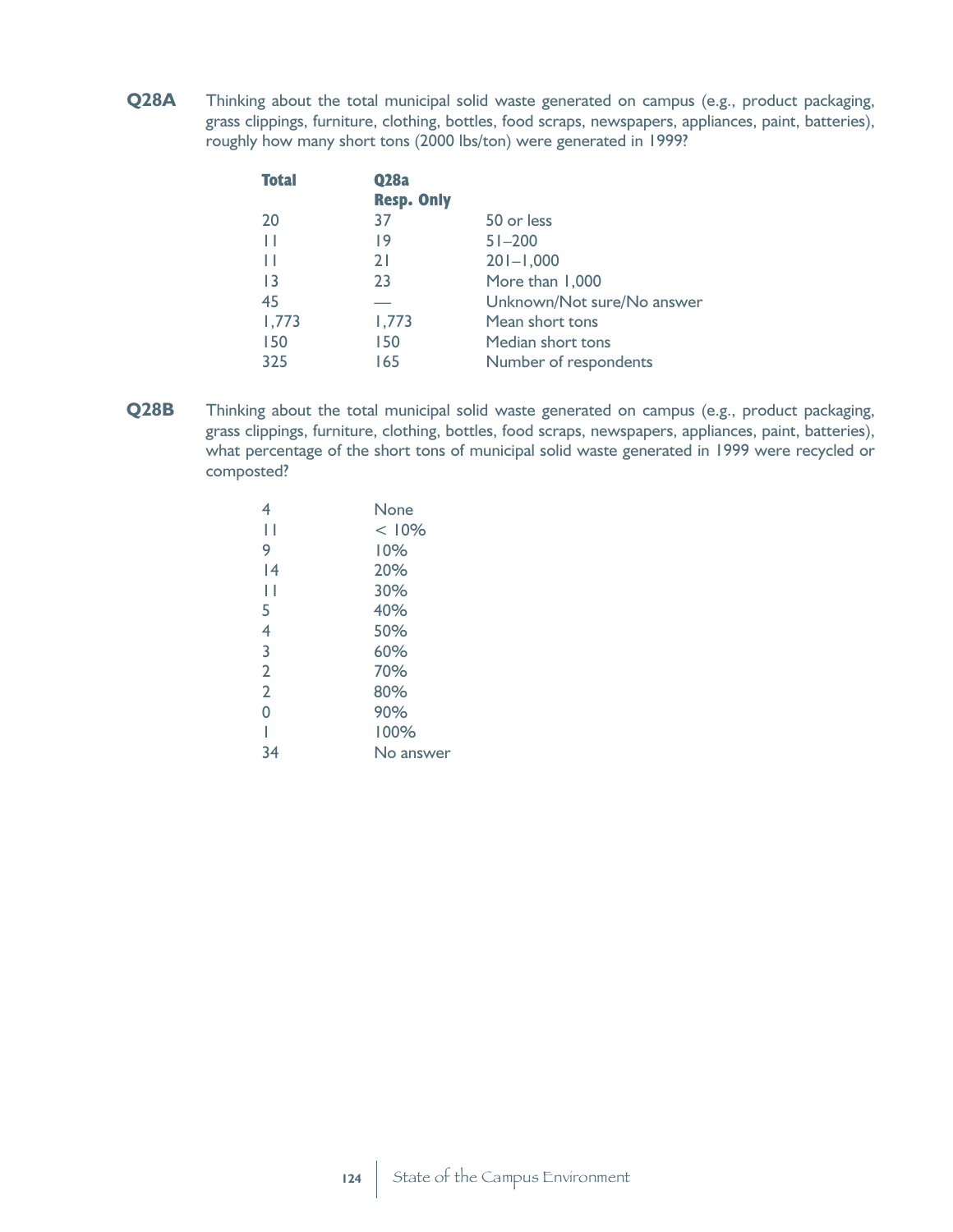### **Landscaping and Grounds**

## **Q29A** Has your campus implemented any (Insert)?

|                                                       | Yes, total                 | Yes,<br>campus-             | Yes, in<br>some | <b>No</b> | <b>No answer</b>                                                                                |  |
|-------------------------------------------------------|----------------------------|-----------------------------|-----------------|-----------|-------------------------------------------------------------------------------------------------|--|
|                                                       |                            | wide                        | campus units    |           |                                                                                                 |  |
| a                                                     |                            |                             |                 |           | habitat restoration (e.g., river, stream, prairie or meadow, wetland, forest) programs          |  |
|                                                       | 36                         |                             | 25              | 51        | 13                                                                                              |  |
| $\mathbf b$                                           |                            | native landscaping programs |                 |           |                                                                                                 |  |
|                                                       | 5 I                        |                             | 30              | 36        | 12                                                                                              |  |
| identification and removal of invasive exotic species |                            |                             |                 |           |                                                                                                 |  |
|                                                       | 29                         |                             | 15              | 6 I       | 10                                                                                              |  |
| d                                                     | integrated pest management |                             |                 |           |                                                                                                 |  |
|                                                       | 60                         | 39                          | 21              | 30        |                                                                                                 |  |
| e                                                     |                            |                             |                 |           | programs to provide food and shelter to attract wildlife (e.g., beneficial insects, birds, but- |  |
|                                                       | terflies, amphibians)      |                             |                 |           |                                                                                                 |  |
|                                                       | 37                         |                             | 24              | 52        |                                                                                                 |  |

**Q29B** Do you have plans to do more as far as implementing any (Insert)?

| identification and removal of invasive exotic species    |
|----------------------------------------------------------|
|                                                          |
|                                                          |
|                                                          |
| programs to provide food and shelter to attract wildlife |
|                                                          |

**Q30A** Thinking about your campus's land area, about how many acres of (Insert) land does your campus have?

| total           |                            |
|-----------------|----------------------------|
| 6               | 10 acres or less           |
| 10              | $11-30$ acres              |
| 5               | $31 - 50$ acres            |
| 9               | $51-80$ acres              |
|                 | $81 - 120$ acres           |
| 12              | $ 2 -170$ acres            |
| $\overline{12}$ | $171 - 300$ acres          |
| $\overline{12}$ | 301-800 acres              |
| 9               | More than 800 acres        |
| 15              | Unknown/Not Sure/No answer |
| 429             | Mean acres                 |
| 135             | Median acres               |
|                 |                            |

 $\mathbf{a}$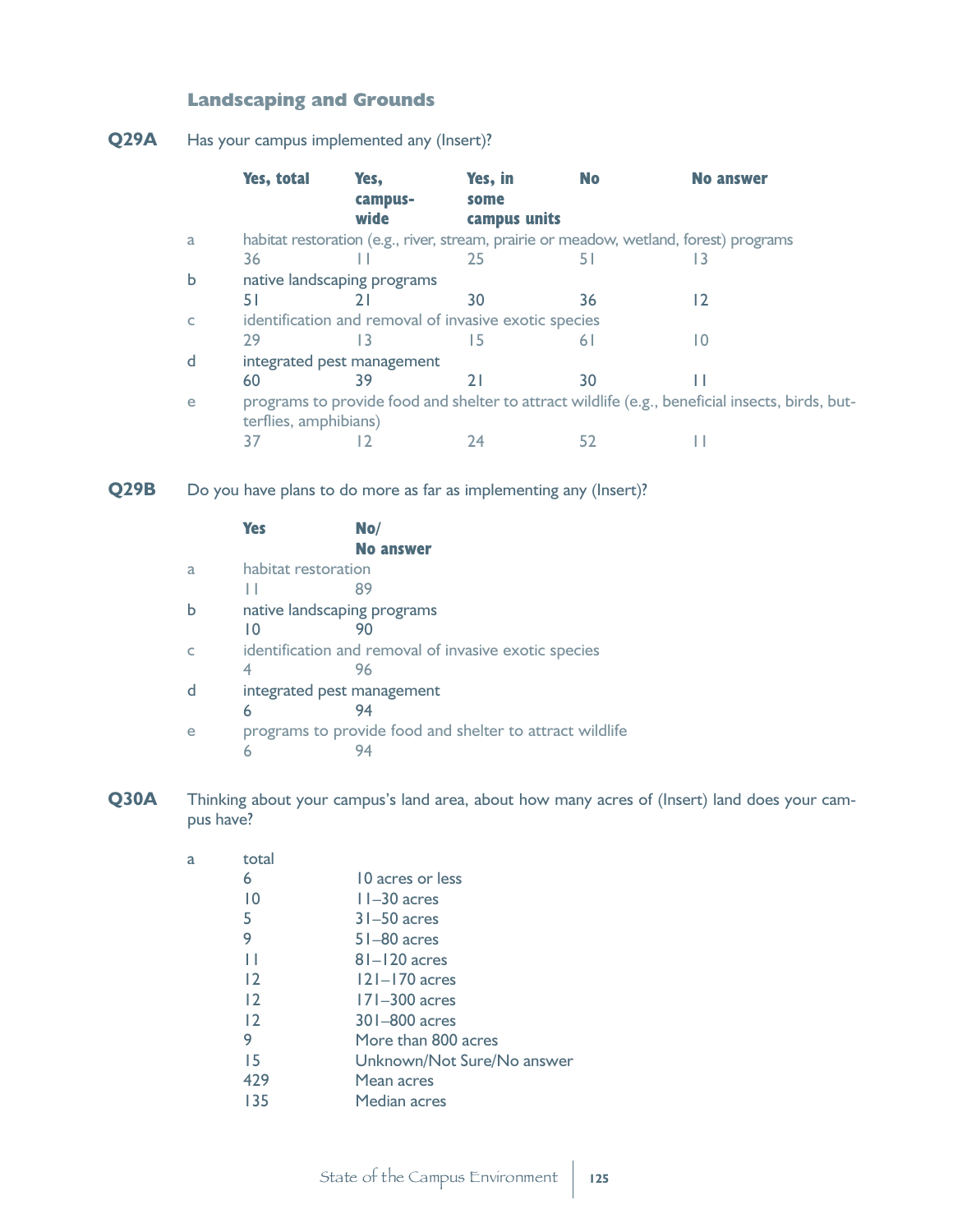**Q30A** Thinking about your campus's land area, about how many acres of (Insert) land does your campus have?

|   | <b>None</b> | $I-I$ O<br>acres               | $II-50$<br>acres | More than<br>50 acres | Unknown/<br>Not sure/<br><b>No answer</b> | <b>Mean</b><br>acres |
|---|-------------|--------------------------------|------------------|-----------------------|-------------------------------------------|----------------------|
| b | protected   |                                |                  |                       |                                           |                      |
|   | 42          | 10                             | g                | 16                    | 26                                        | 99                   |
| c |             | agricultural and horticultural |                  |                       |                                           |                      |
|   | 47          | 6                              |                  |                       | 26                                        |                      |

**Q30PCT** Thinking about your campus's land area, about how many acres of (Insert) land does your campus have? — Percentage of total land that is (Insert) land.

|   | <b>None</b> | $1% -$<br>20%                  | $21% -$<br>50% | 50%<br>or more | Unknown/<br>Not sure/<br><b>No answer</b> | <b>Mean</b><br>per-<br>centage |
|---|-------------|--------------------------------|----------------|----------------|-------------------------------------------|--------------------------------|
| b | protected   |                                |                |                |                                           |                                |
|   | 40          |                                | I O            |                | 28                                        | 17%                            |
| c |             | agricultural and horticultural |                |                |                                           |                                |
|   | 45          |                                | IК             | 6              | 28                                        | 13%                            |
|   |             |                                |                |                |                                           |                                |

### **Energy and Utilities**

**Q31A** Roughly what percentage of your campus's total electricity, heating, and cooling demand is met by renewable sources? For example, solar, wind, hydro or fuel cells?

| 63             | None      |
|----------------|-----------|
| $\mathbf{I}$   | < 10%     |
| 3              | 10%       |
| $\overline{2}$ | 20%       |
| $\overline{2}$ | 30%       |
|                | 40%       |
| $*$            | 50%       |
|                | 60%       |
|                | 70%       |
|                | 80%       |
|                | 90%       |
|                | 100%      |
| 14             | No answer |
|                |           |

**Q31B** Do you have plans to do more as far as meeting your campus's electricity, heating and cooling demand by renewable sources?

| $\overline{10}$ | Yes          |
|-----------------|--------------|
| 90              | No/No answer |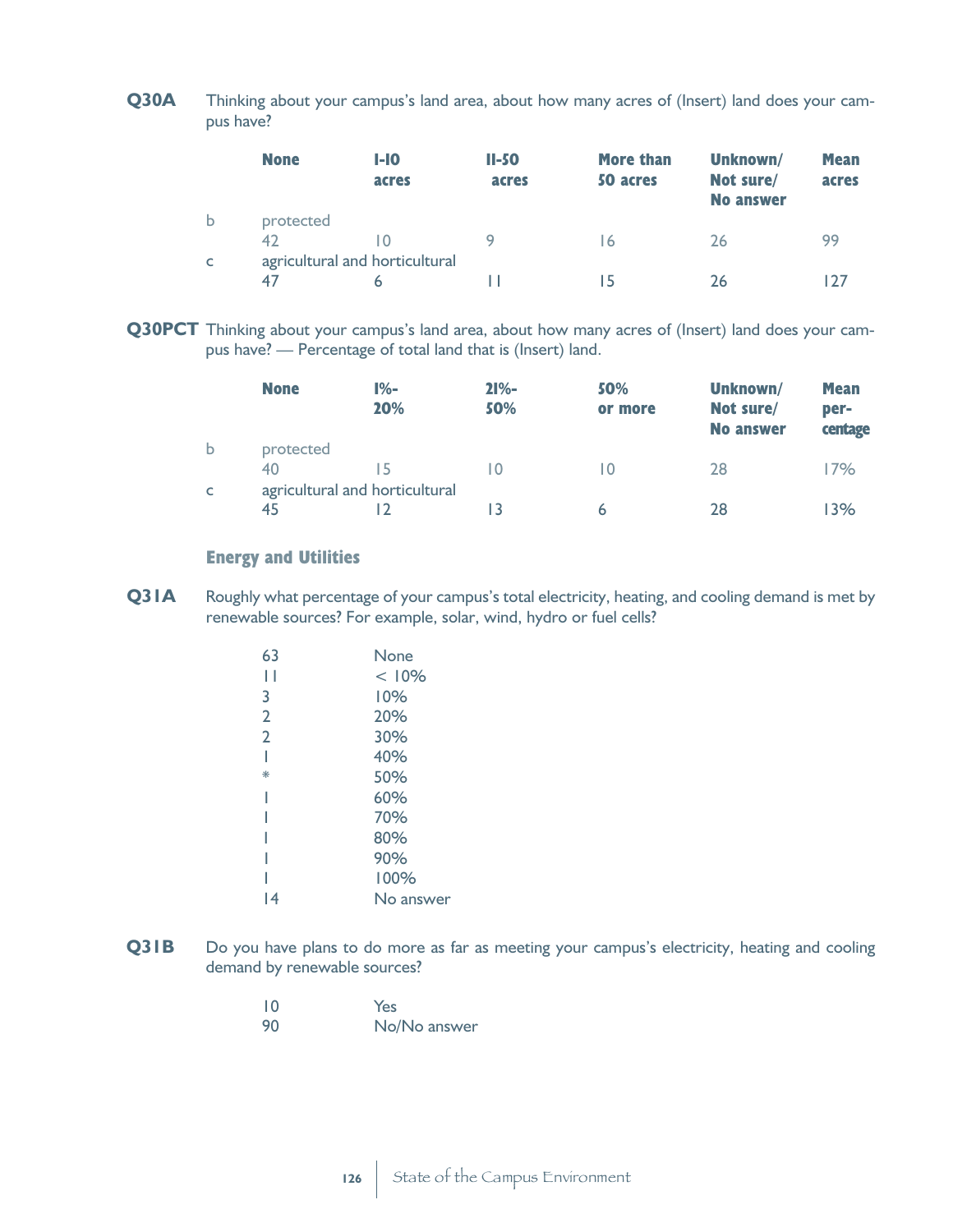**Q32A** Has your campus implemented all or most of the following (Insert)?

|             | Yes, total    | Yes,<br>campus-<br>wide                   | Yes, in<br>some<br>campus units                                                   | <b>No</b> | <b>No answer</b>                                                                                                                                                                        |
|-------------|---------------|-------------------------------------------|-----------------------------------------------------------------------------------|-----------|-----------------------------------------------------------------------------------------------------------------------------------------------------------------------------------------|
| a           | chilled water |                                           |                                                                                   |           | water efficiency upgrades: toilets, showerheads, faucets, recirculating fountains and                                                                                                   |
|             | 72            | 22                                        | 51                                                                                |           | 15                                                                                                                                                                                      |
| $\mathbf b$ |               |                                           | lighting efficiency upgrades: light fixtures, occupancy sensors, daylight sensors |           |                                                                                                                                                                                         |
|             | 81            | २२                                        | 48                                                                                |           | 14                                                                                                                                                                                      |
| C           |               | side economizers, direct digital controls |                                                                                   |           | heating, ventilation and air conditioning upgrades: thermal insulation of buildings, down-<br>sizing of fans and pumps, occupancy or CO2 sensors, variable-air-volume ventilation, air- |
|             |               |                                           |                                                                                   |           | 16                                                                                                                                                                                      |

**Q32B** Do you have plans to do more as far as implementing all or most of the following (Insert)?

|   | <b>Yes</b>    | No/                                                                                                                                                                                                                                  |
|---|---------------|--------------------------------------------------------------------------------------------------------------------------------------------------------------------------------------------------------------------------------------|
|   |               | <b>No answer</b>                                                                                                                                                                                                                     |
| a |               | water efficiency upgrades: toilets, showerheads, faucets, recirculating fountains, and                                                                                                                                               |
|   | chilled water |                                                                                                                                                                                                                                      |
|   | 19            | 81                                                                                                                                                                                                                                   |
| b |               | lighting efficiency upgrades: light fixtures, occupancy sensors, daylight sensors                                                                                                                                                    |
|   | 20            | 80                                                                                                                                                                                                                                   |
| C | 74            | heating, ventilation and air conditioning upgrades: thermal insulation of buildings, down-<br>sizing of fans and pumps, occupancy or CO2 sensors, variable-air-volume ventilation, air-<br>side economizers, direct digital controls |

### **Q33A** Has your campus (Insert)?

|   | Yes, total         | Yes.    | Yes, in                                                         | <b>No</b> | <b>No answer</b>                                                                         |  |
|---|--------------------|---------|-----------------------------------------------------------------|-----------|------------------------------------------------------------------------------------------|--|
|   |                    | campus- | some                                                            |           |                                                                                          |  |
|   |                    | wide    | campus units                                                    |           |                                                                                          |  |
| a |                    |         | developed efficiency design codes for new or existing buildings |           |                                                                                          |  |
|   | 52                 | 28      | 74                                                              |           |                                                                                          |  |
| b |                    |         |                                                                 |           | implemented life-cycle analysis for energy project evaluation (as contrasted with simple |  |
|   | pay-back analysis) |         |                                                                 |           |                                                                                          |  |
|   |                    |         | 26                                                              | 36        |                                                                                          |  |

**Q33B** Do you have plans to do more as far as (Insert)?

|   | Yes | No/                                                              |
|---|-----|------------------------------------------------------------------|
|   |     | <b>No answer</b>                                                 |
| a |     | developing efficiency design codes for new or existing buildings |
|   |     | 83                                                               |
| b |     | implementing life-cycle analysis for energy project evaluation   |
|   | 14  | 86                                                               |
|   |     |                                                                  |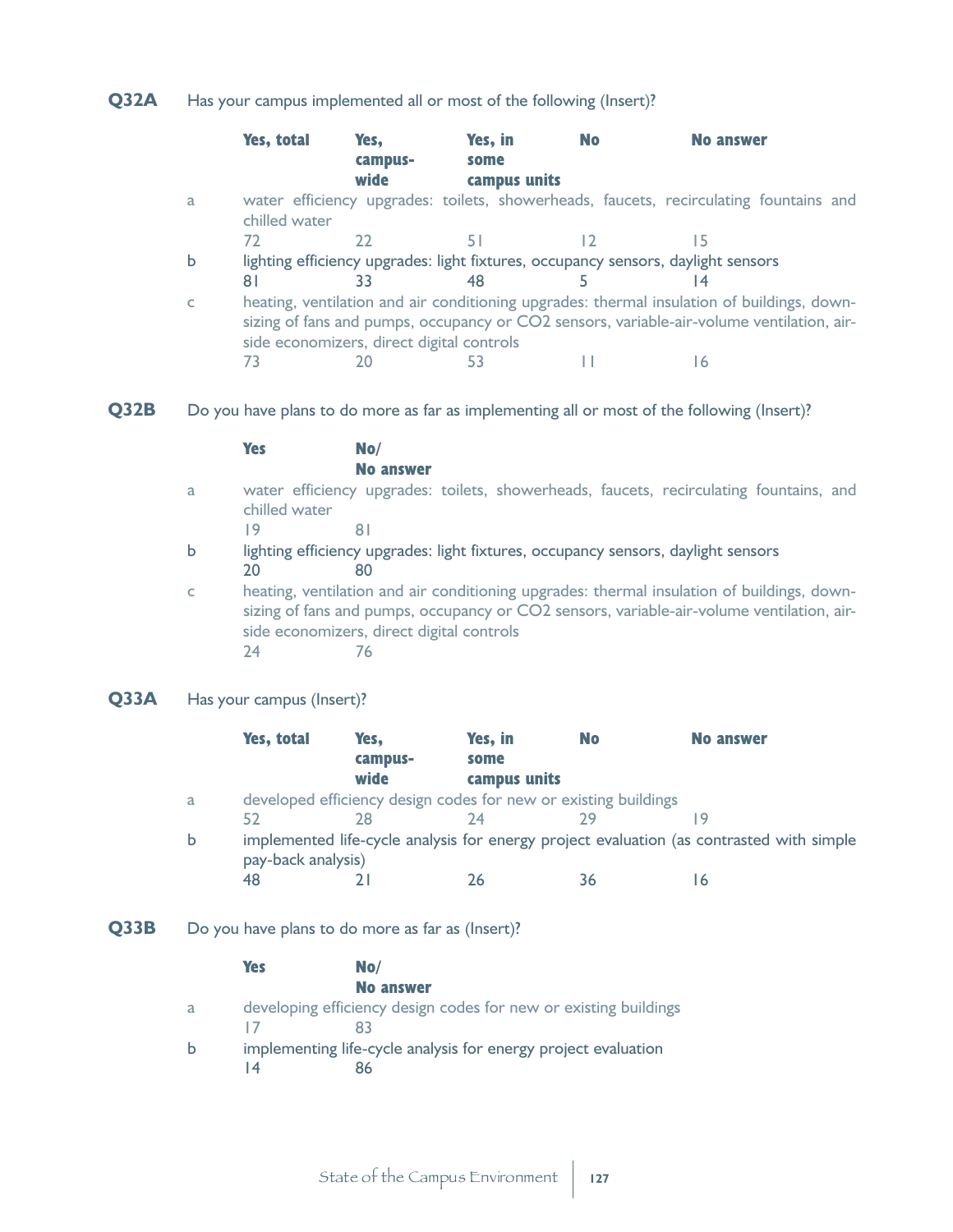**Q35** What is the approximate total gross square footage of the heated and/or air-conditioned buildings on campus?

| <b>Total</b>     | Q35               |                                     |
|------------------|-------------------|-------------------------------------|
|                  | <b>Resp. Only</b> |                                     |
| $\overline{13}$  | 18                | 200,000 or less                     |
| 16               | 23                | 200,001-400,000                     |
| $\overline{10}$  | 14                | 400,001-600,000                     |
| Н                | 15                | 600,001-1 million                   |
| Н                | 16                | I million-2 million                 |
| $\overline{10}$  | 14                | More than 2 million                 |
| 28               |                   | Unknown/Not applicable/No answer    |
| $\overline{1.3}$ | 1.3               | Mean square footage (in millions)   |
| .55              | .55               | Median square footage (in millions) |
| 324              | 237               | Number of respondents               |

**Q36** In 1999, about how many total gallons of water did your campus use?

| <b>Total</b> | Q36               |                                  |
|--------------|-------------------|----------------------------------|
|              | <b>Resp. Only</b> |                                  |
|              | 31                | 5 million gallons or less        |
|              | 18                | 5,000,001-20 million gallons     |
| 10           | 27                | 20,000,001-80 million gallons    |
| 9            | 25                | More than 80 million gallons     |
| 63           |                   | Unknown/Not applicable/No answer |
| 27.0         | 27.0              | Mean gallons (in millions)       |
| 16.1         | 16.1              | Median gallons (in millions)     |
| 325          | 134               | Number of respondents            |

**Q36** Per capita water use on campus (Students and Employees).

| <b>Total</b>    | 036               |                                       |
|-----------------|-------------------|---------------------------------------|
|                 | <b>Resp. Only</b> |                                       |
| 9               | 23                | Less than 1,000 gallons               |
|                 | 20                | 1,000-4,999 gallons                   |
| $\overline{12}$ | 32                | 5,000-14,999 gallons                  |
| 9               | 25                | 15,000 gallons or more                |
| 63              |                   | Unknown/Not applicable/No answer      |
| 14,671          | 14,671            | Mean per capita water use (gallons)   |
| 6, 411          | 6, 411            | Median per capita water use (gallons) |
| 325             | 130               | Number of respondents                 |
|                 |                   |                                       |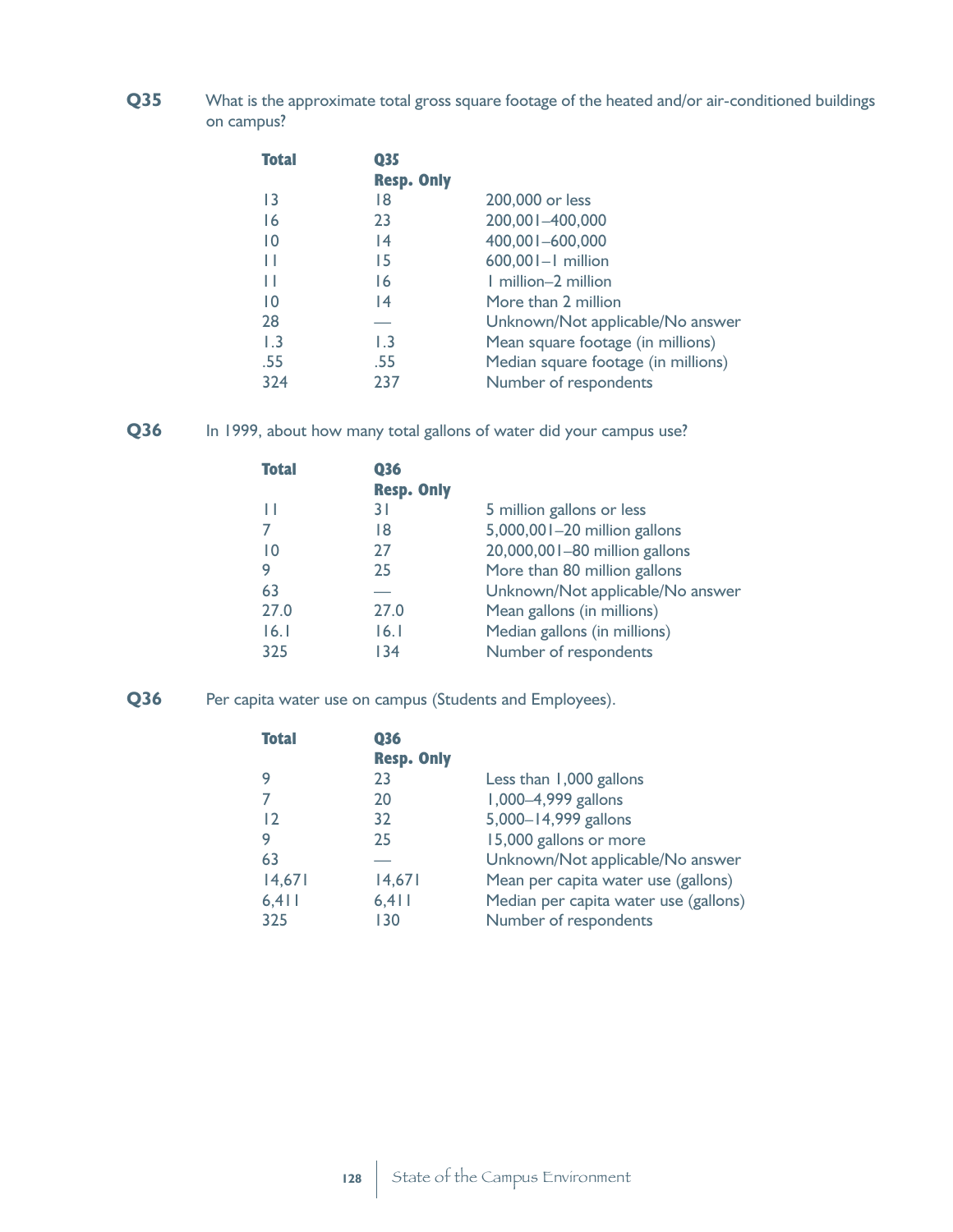**Q36** Campus water use per square foot of land.

| <b>Total</b> | Q36               |                                       |
|--------------|-------------------|---------------------------------------|
|              | <b>Resp. Only</b> |                                       |
| 13           | 35                | Less than I gallon/square foot        |
| Н            | 3 I               | I-5 gallons/square foot               |
| 12           | 34                | More than 5 gallons/square foot       |
| 64           |                   | Unknown/Not applicable/No answer      |
| 9.6          | 9.6               | Mean per capita water use (gallons)   |
| 2.1          | 2.1               | Median per capita water use (gallons) |
| 325          | 132               | Number of respondents                 |

- **Q37** In 1999, about how many (Insert) did your campus consume?
	- a kilowatt hours (KWHs) of electricity

| <b>Total</b> | <b>Q37a</b>       |                                     |
|--------------|-------------------|-------------------------------------|
|              | <b>Resp. Only</b> |                                     |
| Ш            | 27                | 4 million or less                   |
| 9            | 24                | 4,000,001-10 million KWHs           |
|              | 28                | 10,000,001-50 million KWHs          |
| 8            | 21                | More than 50 million KWHs           |
| 60           |                   | Unknown/Not applicable/No answer    |
| 44.6         | 44.6              | Mean kilowatt hours (in millions)   |
| 11.0         | 11.0              | Median kilowatt hours (in millions) |
| 325          | 142               | Number of respondents               |

## b MCFs of natural gas

| <b>Total</b> | Q37 <sub>b</sub>  |                                           |
|--------------|-------------------|-------------------------------------------|
|              | <b>Resp. Only</b> |                                           |
| 4            | 36                | 10,000 or less                            |
| 8            | 20                | 10,001-80,000 MCFs                        |
| 8            | 20                | 80,001-200,000 MCFs                       |
| 9            | 24                | More than 200,000 MCFs                    |
| 61           |                   | Unknown/Not applicable/No answer          |
| 486.5        | 486.5             | Mean MCFs of natural gas (in thousands)   |
| 93.1         | 93.1              | Median MCFs of natural gas (in thousands) |
| 325          | 140               | Number of respondents                     |
|              |                   |                                           |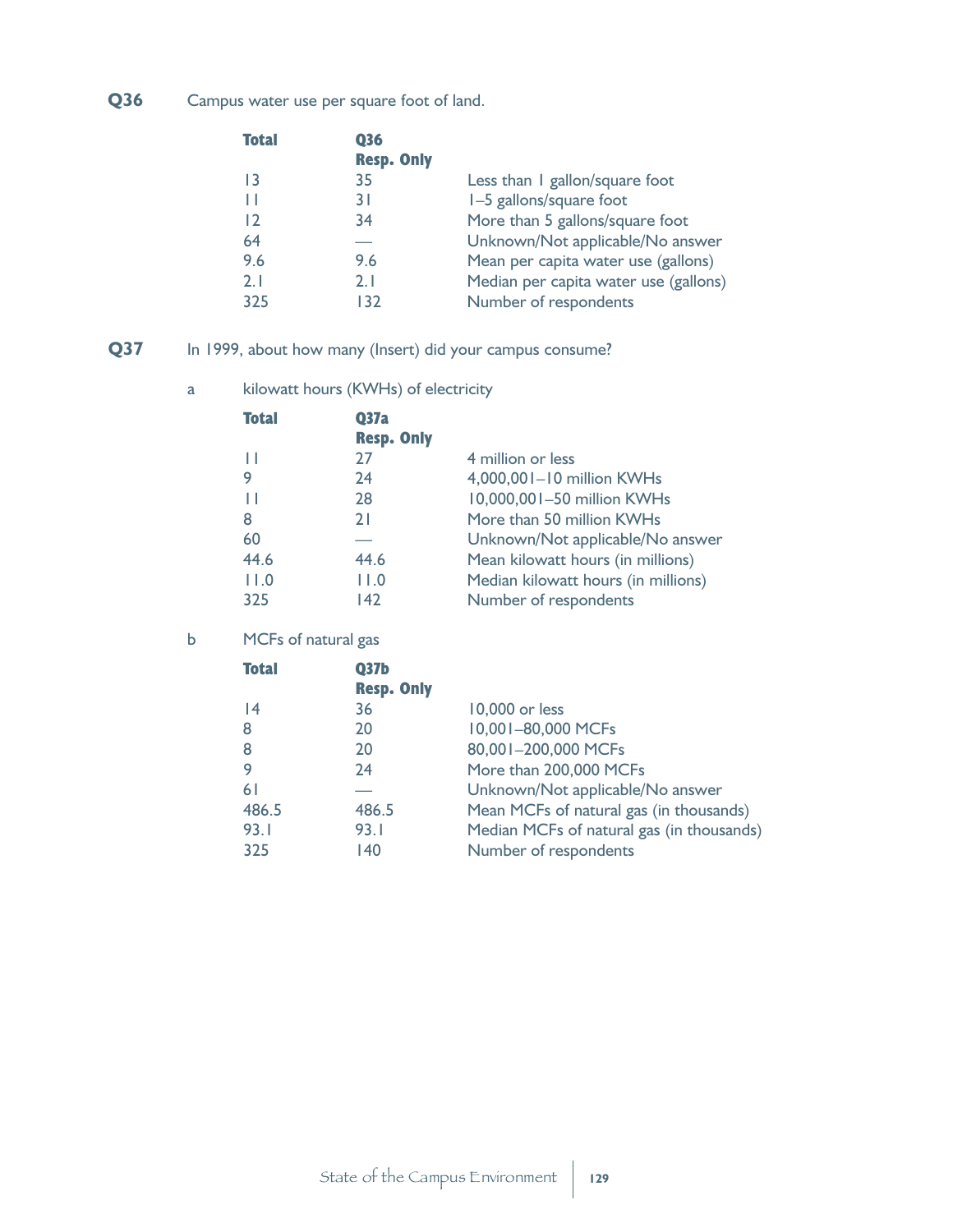**Q38** In 1999, what other fuels or sources of energy did your campus consume and in roughly what amounts?

#### a tons of coal

| <b>Total</b> | <b>038a</b>       |                                  |
|--------------|-------------------|----------------------------------|
|              | <b>Resp. Only</b> |                                  |
| 4            |                   | Used coal                        |
| 40           | 91                | Did not use coal                 |
| 56           |                   | Unknown/Not applicable/No answer |
| 2,834        | 2,834             | Mean tons of coal consumed       |
| 0            |                   | Median tons of coal consumed     |
| 325          | 147               | Number of respondents            |

b gallons of fuel oil

| <b>Total</b> | <b>Q38b</b>       |                                                  |
|--------------|-------------------|--------------------------------------------------|
|              | <b>Resp. Only</b> |                                                  |
| 20           | 44                | Used fuel oil                                    |
| 26           | 57                | Did not use fuel oil                             |
| 54           |                   | Unknown/Not applicable/No answer                 |
| 107.0        | 107.0             | Mean gallons of fuel oil consumed (in thousands) |
|              |                   | Median gallons of fuel oil consumed              |
| 325          | 156               | Number of respondents                            |

c BTUs of purchased steam or hot water

| <b>Total</b> | <b>Q38c</b>       |                                             |
|--------------|-------------------|---------------------------------------------|
|              | <b>Resp. Only</b> |                                             |
|              | 4                 | Used purchased steam or hot water           |
| 41           | 96                | Did not use purchased steam or hot water    |
| -57          |                   | Unknown/Not applicable/No answer            |
| $^{\circ}$   |                   | Mean BTUs of purchased steam or hot water   |
|              |                   | Median BTUs of purchased steam or hot water |
| 325          | 14 I              | Number of respondents                       |

d BTUs of purchased chilled water

| <b>Total</b>   | <b>Q38d</b><br><b>Resp. Only</b> |                                        |
|----------------|----------------------------------|----------------------------------------|
|                |                                  | Used purchased chilled water           |
| 43             | 99                               | Did not use purchased chilled water    |
| 57             |                                  | Unknown/Not applicable/No answer       |
| $\overline{9}$ |                                  | Mean BTUs of purchased chilled water   |
|                |                                  | Median BTUs of purchased chilled water |
| 325            | 142                              | Number of respondents                  |

<sup>8</sup> Number of schools that consumed purchased steam or hot water is too small to calculate an accurate mean or median.

<sup>9</sup> Number of schools that consumed purchased chilled water is too small to calculate an accurate mean or median.

**130** State of the Campus Environment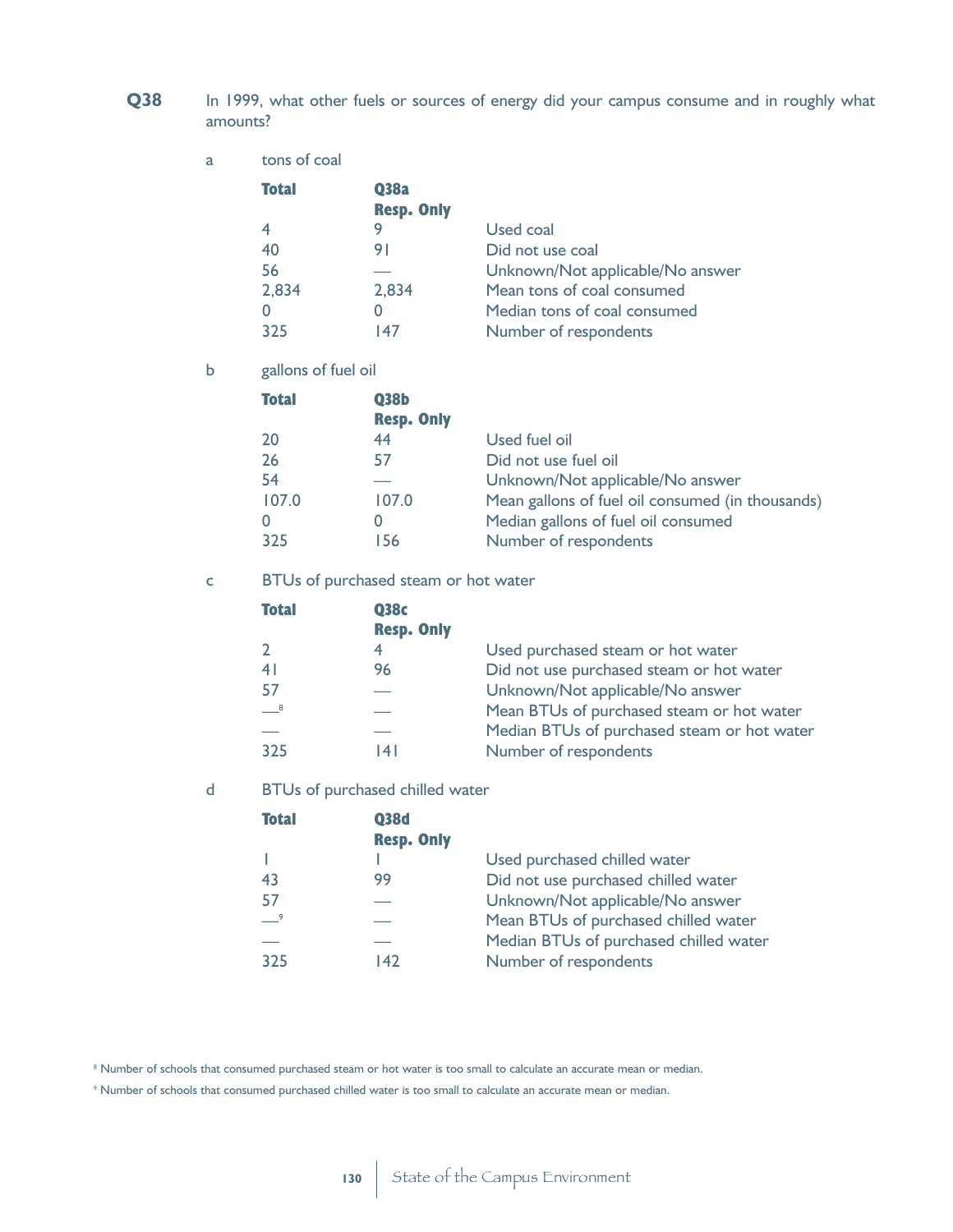e cords of firewood

| <b>Q38e</b>       |                                  |
|-------------------|----------------------------------|
| <b>Resp. Only</b> |                                  |
|                   | Used firewood                    |
| 98                | Did not use firewood             |
|                   | Unknown/Not applicable/No answer |
|                   | Mean cords of firewood           |
|                   | Median cords of firewood         |
| 44 ا              | Number of respondents            |
|                   |                                  |

f gallons of propane

| <b>Q38f</b>       |                                  |
|-------------------|----------------------------------|
| <b>Resp. Only</b> |                                  |
| 72                | Used propane                     |
| 29                | Did not use propane              |
|                   | Unknown/Not applicable/No answer |
| 1,412             | Mean gallons of fuel oil         |
|                   | Median gallons of fuel oil       |
| 137               | Number of respondents            |
|                   |                                  |

g gallons of gasoline or diesel fuel (for campus fleet vehicles)

| <b>Total</b> | <b>Q38g</b>       |                                           |
|--------------|-------------------|-------------------------------------------|
|              | <b>Resp. Only</b> |                                           |
| 35           |                   | Used gasoline or diesel fuel              |
| 3            | 93                | Did not use gasoline or diesel fuel       |
| 63           |                   | Unknown/Not applicable/No answer          |
| 29,297       | 29,297            | Mean gallons of gasoline or diesel fuel   |
| 10,346       | 10,346            | Median gallons of gasoline or diesel fuel |
| 325          | 126               | Number of respondents                     |

- **Q39** Thinking about the electricity your campus cogenerated in 1999. . .<sup>11</sup>
	- a About how many KWHs of electricity did you generate?

| <b>Total</b> | <b>039a</b><br><b>Resp. Only</b> |                                                           |
|--------------|----------------------------------|-----------------------------------------------------------|
|              |                                  | <b>Generated electricity</b>                              |
| 43           | 91                               | Did not generate electricity                              |
| 52           |                                  | Unknown/Not applicable/No answer                          |
| 5.2          | 5.2                              | Mean kilowatt hours of electricity generated(in millions) |
|              |                                  | Median kilowatt hours (in millions)                       |
| 325          | 159                              | Number of respondents                                     |

<sup>10</sup> Number of schools that consumed firewood is too small to calculate an accurate mean or median.

<sup>11</sup> There are not enough responses to Q39C to report in the topline.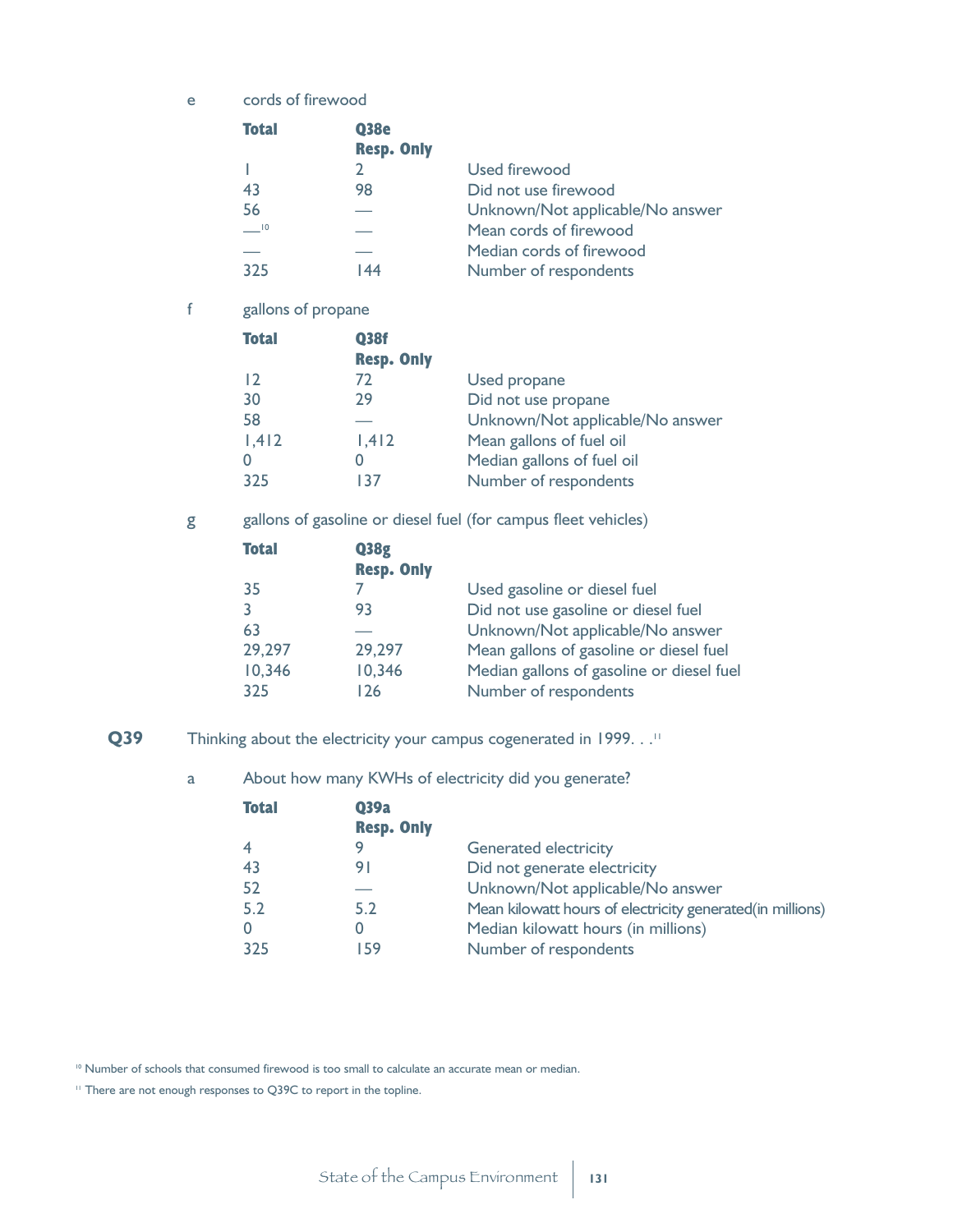b What primary fuel did you use for electrical generation?

| Q39b              |                                    |
|-------------------|------------------------------------|
| <b>Resp. Only</b> |                                    |
|                   | <b>Electric</b>                    |
| 3                 | Hydro                              |
|                   | <b>Steam</b>                       |
| 6                 | Coal                               |
| 9                 | Oil                                |
| 5                 | <b>Nuclear</b>                     |
| 15                | Natural gas                        |
| 64                | <b>None</b>                        |
|                   | Unknown/ Not applicable/ No answer |
| 50                | Number of respondents              |
|                   |                                    |

d About how many BTUs of cogenerated steam or hot water did your campus electrical generator produce?

| <b>Total</b> | Q39a              |                                  |
|--------------|-------------------|----------------------------------|
|              | <b>Resp. Only</b> |                                  |
|              |                   | <b>Generated electricity</b>     |
| 17           | 89                | Did not generate electricity     |
| 81           |                   | Unknown/Not applicable/No answer |
| 32.0         | 32.0              | Mean BTUs (in billions)          |
|              |                   | Median BTUs (in billions)        |
| 325          | 58                | Number of respondents            |

## **Transportation**

**Q40A** Does your campus offer (Insert)?

|   | Yes, total           | Yes,                                               | Yes, in      | <b>No</b> | <b>No answer</b>                                                                       |
|---|----------------------|----------------------------------------------------|--------------|-----------|----------------------------------------------------------------------------------------|
|   |                      | campus-                                            | some         |           |                                                                                        |
|   |                      | wide                                               | campus units |           |                                                                                        |
| a |                      | free or discounted bus passes to students          |              |           |                                                                                        |
|   | 23                   | 20                                                 |              | 46        | 3 I                                                                                    |
| b |                      | free or discounted bus passes to faculty and staff |              |           |                                                                                        |
|   | 19                   | 15                                                 |              | 51        | 30                                                                                     |
| C | a carpooling program |                                                    |              |           |                                                                                        |
|   |                      | 12                                                 |              | 53        | 30                                                                                     |
| d |                      |                                                    |              |           | incentives not to drive alone (e.g., emergency rides home, discounted carpool parking, |
|   | parking cashout)     |                                                    |              |           |                                                                                        |
|   | 13                   | 10                                                 |              | 57        | 30                                                                                     |
| e |                      | adequate and protected bicycle racks               |              |           |                                                                                        |
|   | 59                   | 34                                                 | 25           |           | 30                                                                                     |
|   | bicycle lanes        |                                                    |              |           |                                                                                        |
|   |                      |                                                    | 6            | 56        | 3 I                                                                                    |
|   |                      |                                                    |              |           |                                                                                        |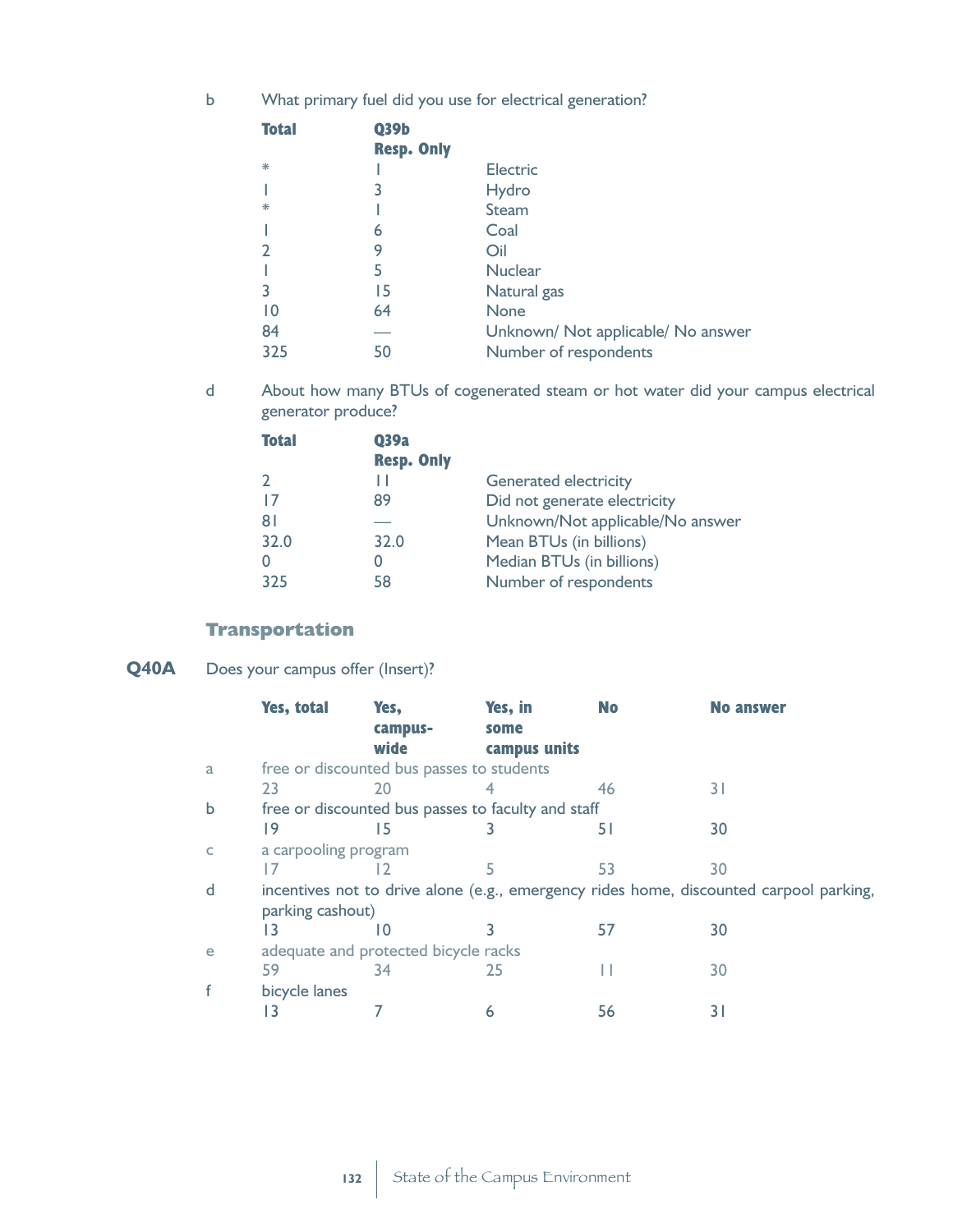**Q40B** Do you have plans to do more as far as offering (Insert)?

|   | <b>Yes</b>                    | No/                                                |
|---|-------------------------------|----------------------------------------------------|
|   |                               | No answer                                          |
| a |                               | free or discounted bus passes to students          |
|   | 2                             | 98                                                 |
| h |                               | free or discounted bus passes to faculty and staff |
|   | $\mathcal{L}$                 | 98                                                 |
|   | a carpooling program          |                                                    |
|   | 3                             | 97                                                 |
|   | incentives not to drive alone |                                                    |
|   | $\mathcal{L}$                 | 98                                                 |
| e |                               | adequate and protected bicycle racks               |
|   | 5                             | 95                                                 |
|   | bicycle lanes                 |                                                    |
|   | 3                             | 97                                                 |
|   |                               |                                                    |

**Q41** Thinking about where your campus's students live, roughly what percentage live in (Insert)?

| a |                | university owned residence halls on campus |  |  |
|---|----------------|--------------------------------------------|--|--|
|   | 22             | None                                       |  |  |
|   | 4              | < 10%                                      |  |  |
|   | 5              | 10%                                        |  |  |
|   | 7              | 20%                                        |  |  |
|   | 6              | 30%                                        |  |  |
|   | 5              | 40%                                        |  |  |
|   | $\overline{2}$ | 50%                                        |  |  |
|   |                | 60%                                        |  |  |
|   | 4              | 70%                                        |  |  |
|   | 5              | 80%                                        |  |  |
|   |                | 90%                                        |  |  |
|   | ₩              | 100%                                       |  |  |
|   | 32             | No answer                                  |  |  |
|   |                |                                            |  |  |

b non-university owned housing and typically walk or bike to campus

| Н              | None      |
|----------------|-----------|
| 29             | < 10%     |
| $\overline{1}$ | 10%       |
| 4              | 20%       |
| 4              | 30%       |
| 3              | 40%       |
| I              | 50%       |
| ₩              | 60%       |
| 0              | 70%       |
| 0              | 80%       |
| 0              | 90%       |
| ₩              | 100%      |
| 35             | No answer |
|                |           |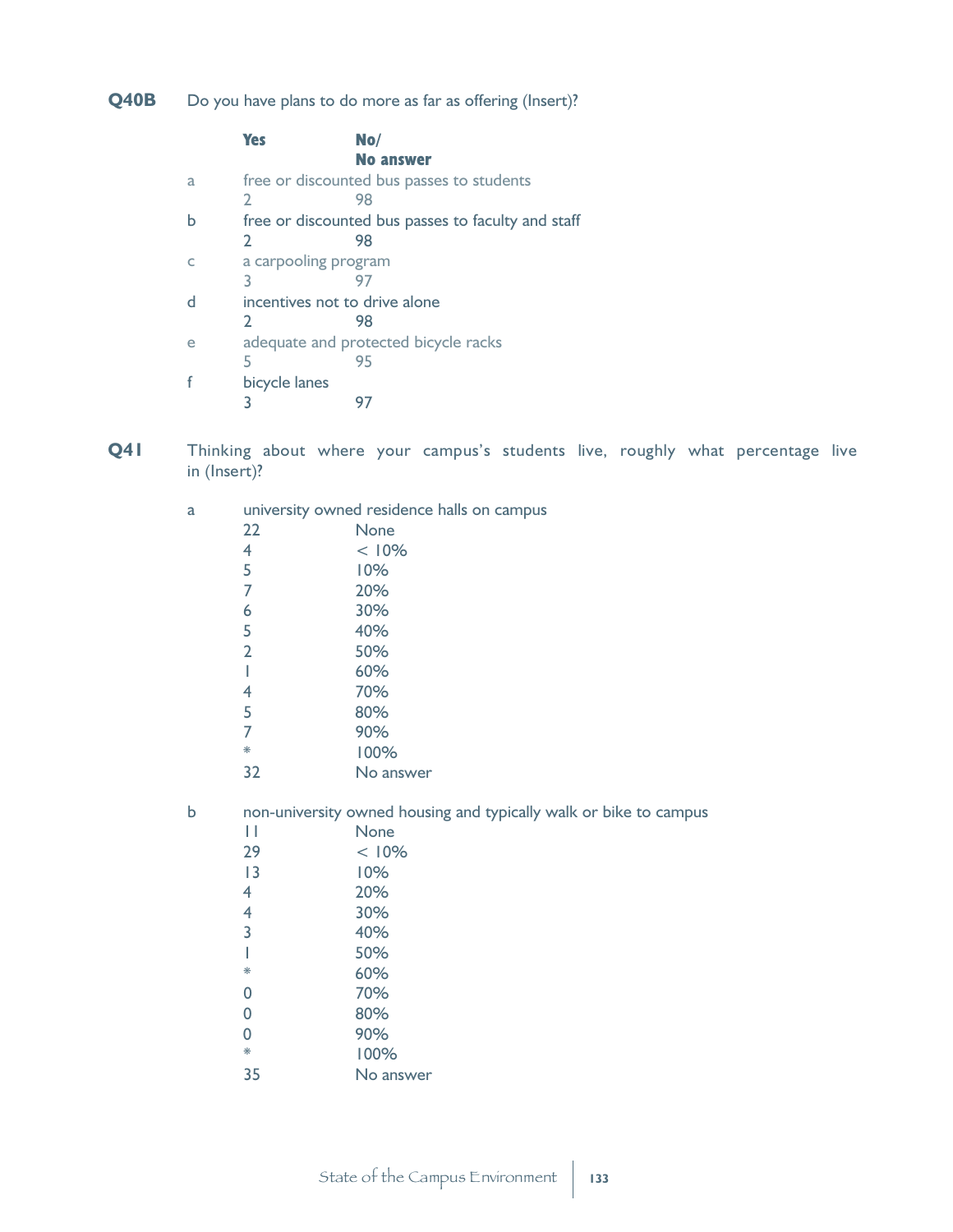c non-university owned housing and typically drive to campus

| 4              | None      |
|----------------|-----------|
| 8              | < 10%     |
| 4              | 10%       |
| $\overline{7}$ | 20%       |
| 3              | 30%       |
| 5              | 40%       |
| 3              | 50%       |
| 4              | 60%       |
| 6              | 70%       |
| 7              | 80%       |
| 12             | 90%       |
| 4              | 100%      |
| 33             | No answer |
|                |           |

- **Q42** Thinking about where your campus's faculty and staff live, roughly what percentage live in (Insert)?
	- a university owned residence halls on campus

| 39             | None      |
|----------------|-----------|
| 22             | < 10%     |
| I              | 10%       |
| $\overline{2}$ | 20%       |
| I              | 30%       |
| I              | 40%       |
| 0              | 50%       |
| 0              | 60%       |
| I              | 70%       |
|                | 80%       |
| I              | 90%       |
| 0              | 100%      |
| 32             | No answer |
|                |           |

b non-university owned housing and typically walk or bike to campus

| 18 | None      |
|----|-----------|
| 36 | < 10%     |
| 8  | 10%       |
| 3  | 20%       |
| 0  | 30%       |
| I  | 40%       |
| 0  | 50%       |
| 0  | 60%       |
| 0  | 70%       |
| 0  | 80%       |
| ∗  | 90%       |
| ∗  | 100%      |
| 34 | No answer |
|    |           |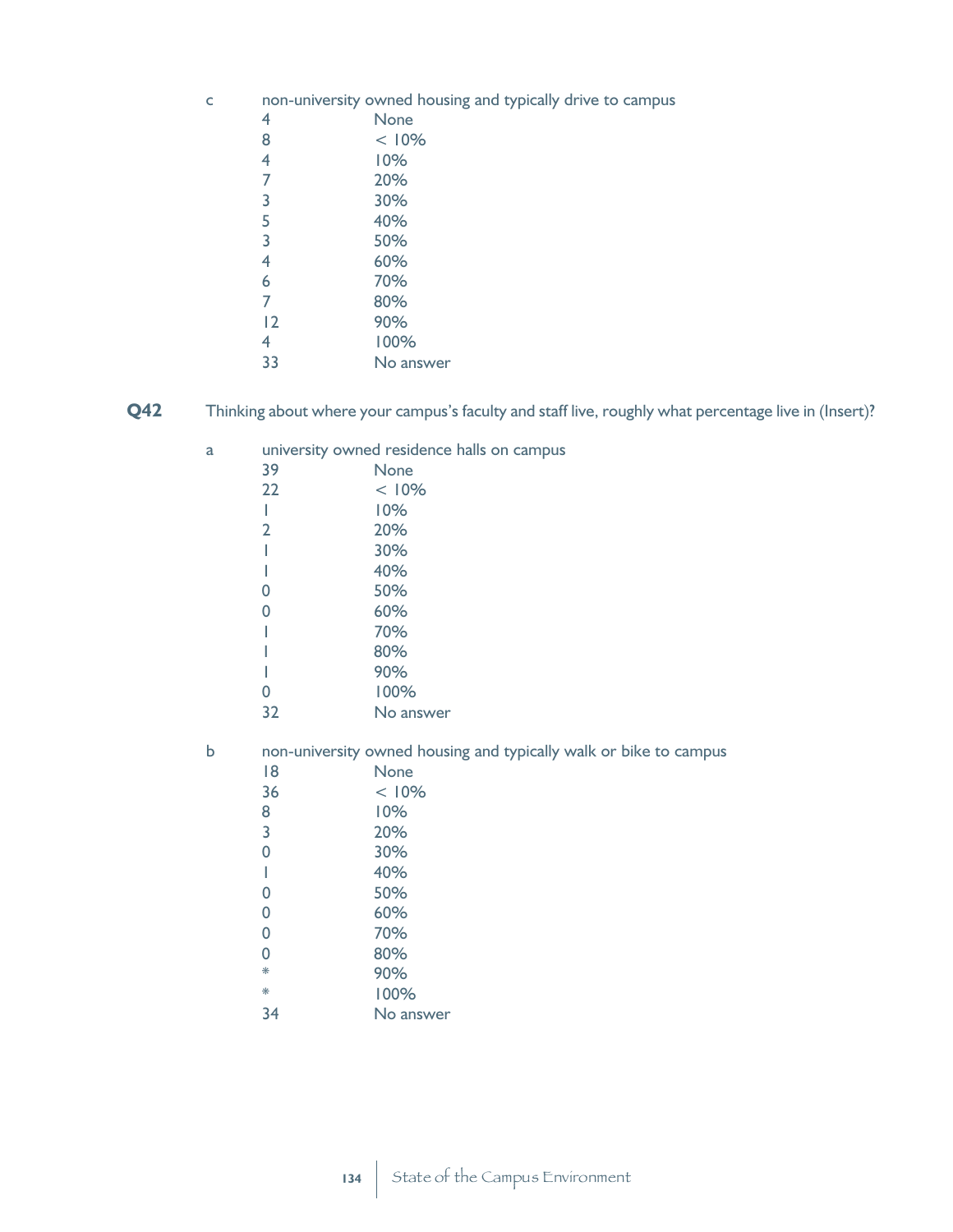c non-university owned housing and typically drive to campus

| $\overline{2}$ | None      |
|----------------|-----------|
|                | < 10%     |
| 0              | 10%       |
|                | 20%       |
|                | 30%       |
|                | 40%       |
|                | 50%       |
|                | 60%       |
| 5              | 70%       |
| 8              | 80%       |
| 31             | 90%       |
| 15             | 100%      |
| 33             | No answer |
|                |           |

- **Q43A** Thinking about students, faculty and staff together . . .
	- a Roughly how many parking spaces does your campus provide for regular student, faculty, or staff parking?

| <b>Total</b>    | Q43a              |                                    |
|-----------------|-------------------|------------------------------------|
|                 | <b>Resp. Only</b> |                                    |
| $\overline{2}$  | 20                | 400 or less                        |
| 14              | 23                | $401 - 800$                        |
| 14              | 23                | $801 - 1,500$                      |
| $\overline{10}$ | 16                | $1,501 - 3,000$                    |
| 6               | 9                 | $3,001 - 5,000$                    |
| 6               | 10                | More than 5,000                    |
| 38              |                   | Unknown/ Not applicable/ No answer |
| 3,093           | 3,093             | Mean number of parking spaces      |
| 938             | 938               | Median number of parking spaces    |
| 325             | 208               | Number of respondents              |
|                 |                   |                                    |

b For students, faculty, and staff who do drive to campus, what is the average commute, in miles?

| <b>Total</b> | Q39b              |                                    |
|--------------|-------------------|------------------------------------|
|              | <b>Resp. Only</b> |                                    |
| 8            | 14                | 5 miles or less                    |
| 9            | 35                | $6 - 10$ miles                     |
| 12           | 22                | $11-15$ miles                      |
| Ш            | 20                | $16-25$ miles                      |
| 5            | 9                 | More than 25 miles                 |
| 47           |                   | Unknown/ Not applicable/ No answer |
| 15.7         | 15.7              | Mean commuting distance in miles   |
| 12.0         | 12.0              | Median commuting distance in miles |
| 325          | 179               | Number of respondents              |